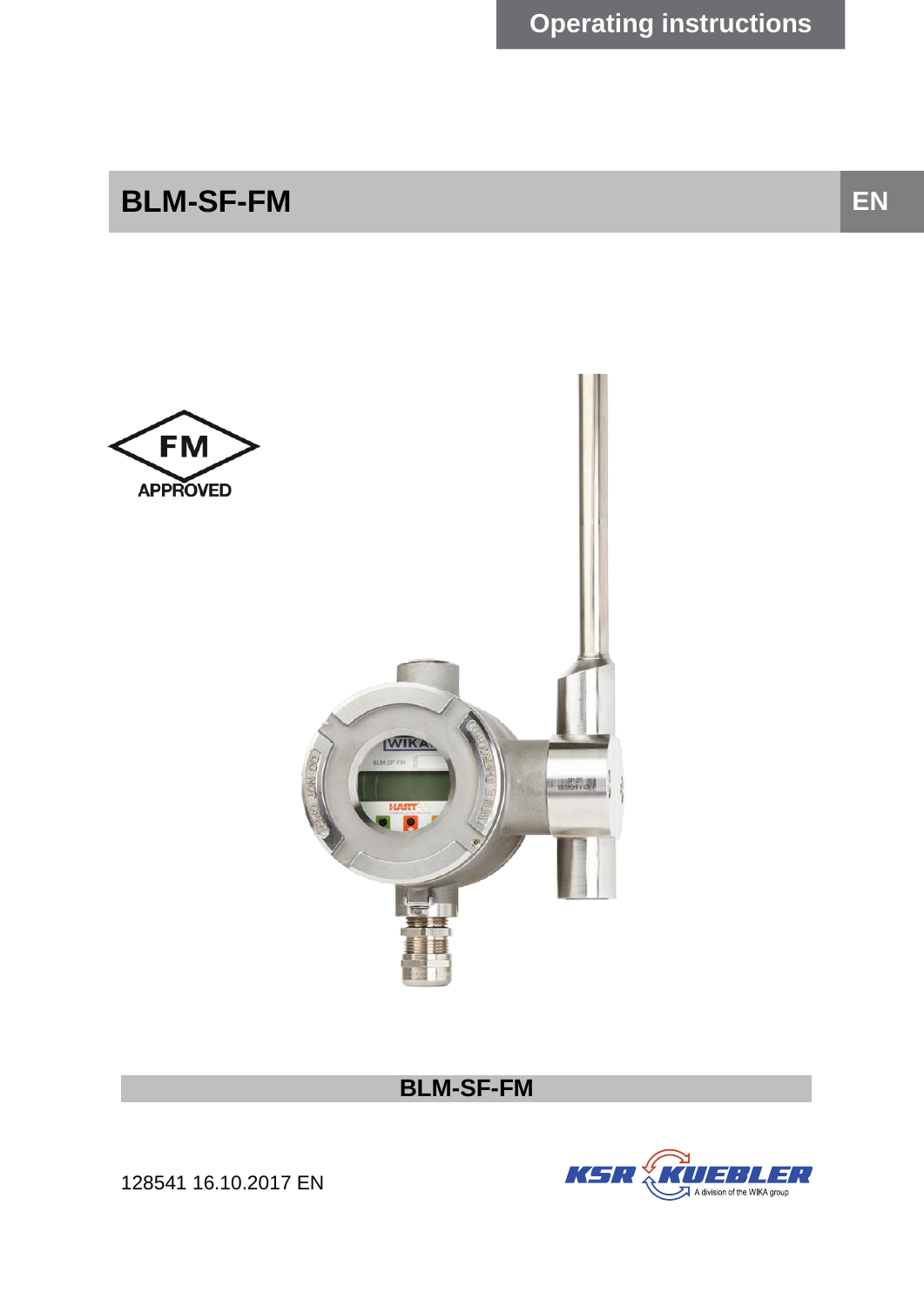© 2016 WIKA Alexander Wiegand SE & Co. KG All rights reserved WIKA® and KSR® are registered trademarks in various countries.

Prior to starting any work, read the operating instructions! Keep for later use!

Zum späteren Gebrauch aufbewahren!



#### **KSR Kuebler Niveau-Messtechnik AG**

Heinrich-Kuebler-Platz 1 69439 Zwingenberg am Neckar • Germany Phone. +49 6263/87-0 Fax +49 6263/87-99 info@ksr-kuebler.com www.ksr-kuebler.com



#### **WIKA Alexander Wiegand SE & Co. KG**

Alexander-Wiegand-Straße 30 63911 Klingenberg • Germany Phone. +49 9372 132-0 Fax +49 9372 132-406 info@wika.de www.wika.de



#### **GAYESCO-WIKA USA, L.P.**

229 Beltway Green Boulevard Pasadena, TX 77503 Phone. +1 713 475-0 Fax +1 713 475 0011 info@wika.com www.wika.us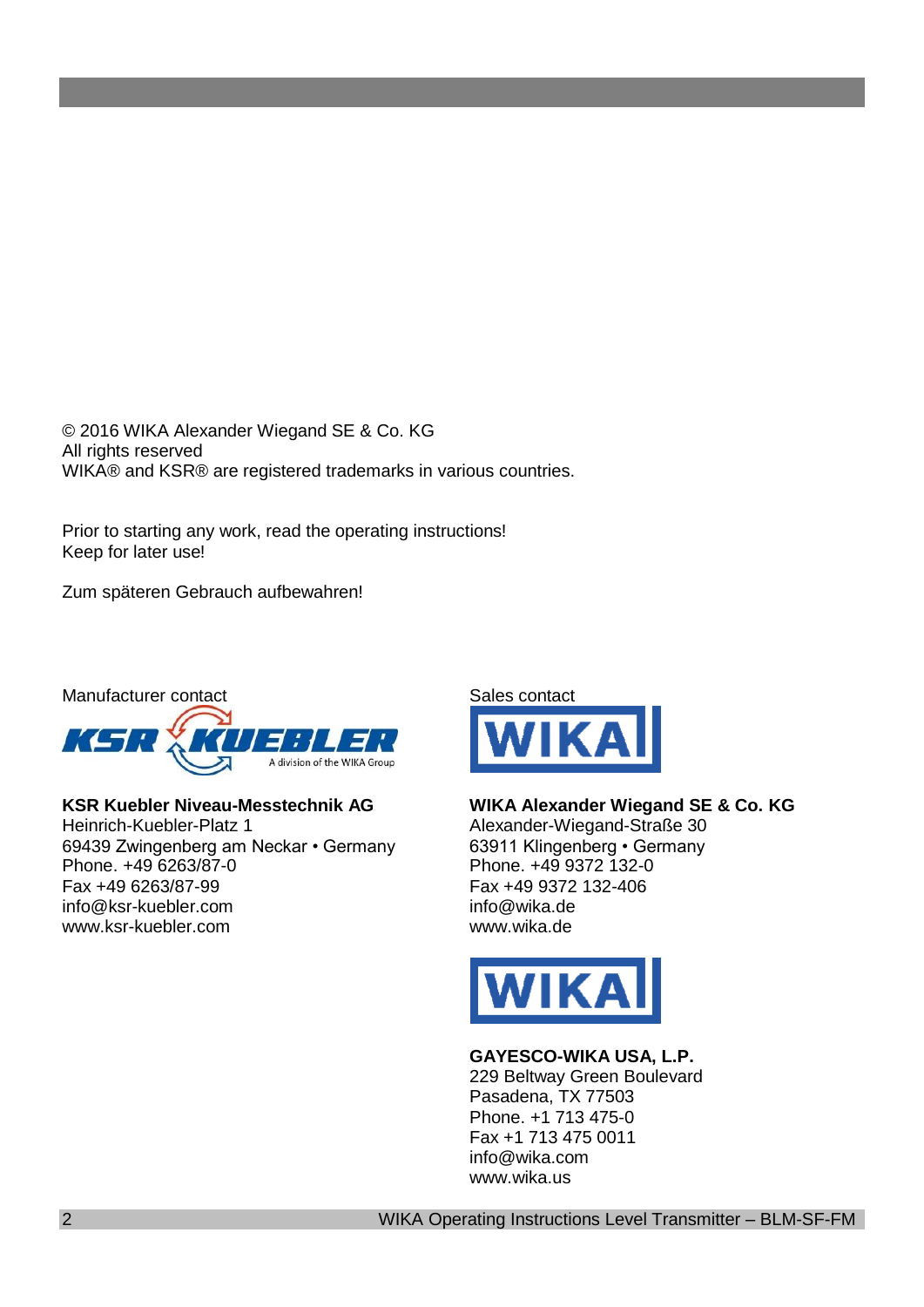# **Contents**

|                | 1. Field of application              |    |
|----------------|--------------------------------------|----|
| 2 <sub>1</sub> | <b>Construction</b>                  | 6  |
| 3 <sub>1</sub> | <b>Commissioning</b>                 |    |
| 4.             | <b>Operating instructions</b>        | 11 |
|                | 5. Analog output                     | 29 |
|                | 6. Version history                   | 30 |
|                | 7. Support in case of failures       | 31 |
|                | 8. Service and repair                | 33 |
| 9.             | Liability                            | 34 |
|                | 10. Dismounting, return and disposal | 35 |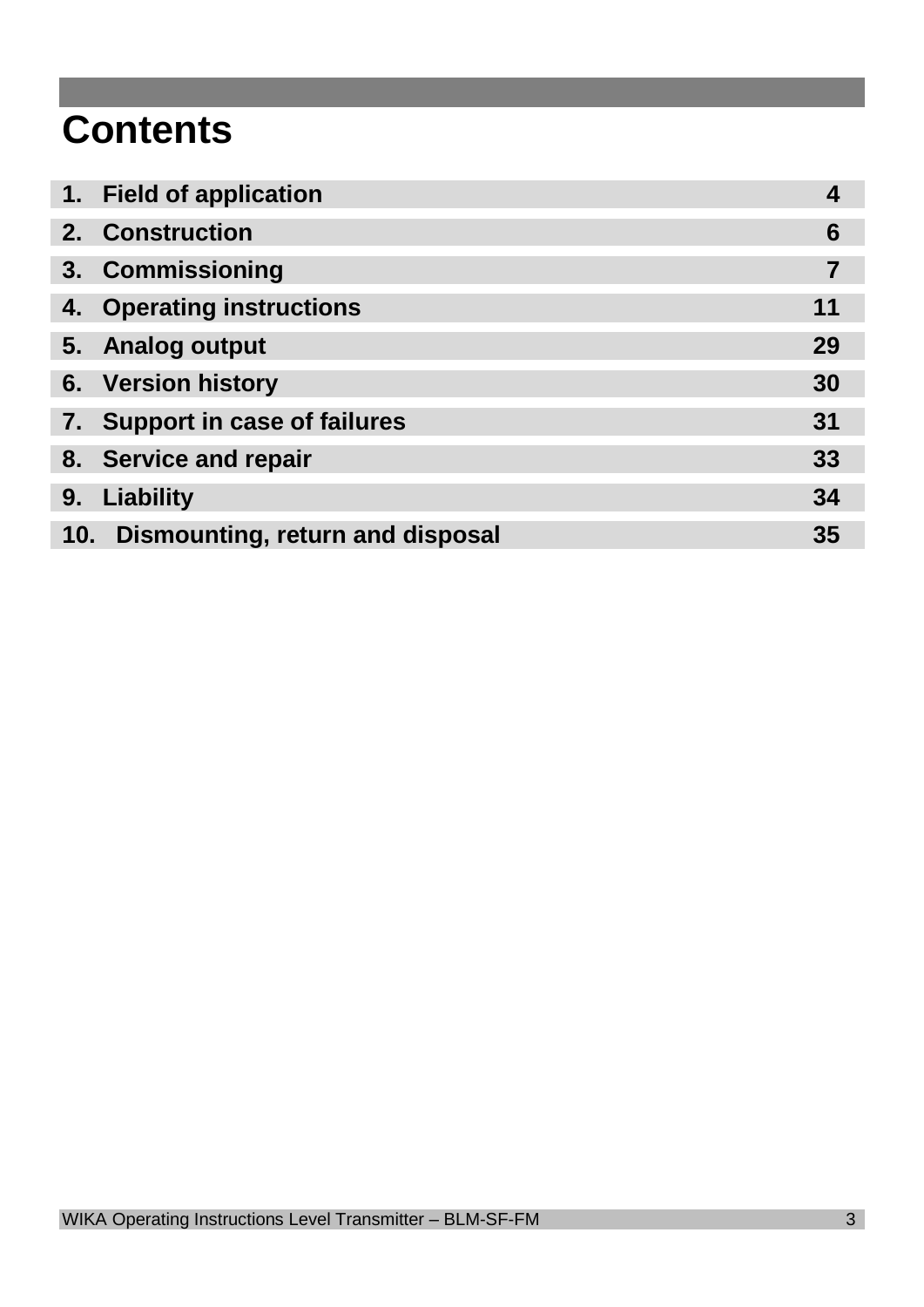# **1. Field of application**

The float level sensors BLM-SF-FM are very precise, float controlled level sensors for continuous detection of liquid levels. The sensor BLM-SF-FM is designed for bypass applications.

# **Features:**

- sensor pipe hermetically sealed against medium
- free of wear and tear
- magnetic detection of liquid level
- insensitive against vibrations and minor shocks
- sensor head insensitive against pollution (IP67)
- high precision
- high resolution
- fast detection of level changes
- measured values are available fast after external voltage drops
- liquid level measured direct and linear
- recalculation of liquid level into fill volume of a given tank

The internal sensor itself is protected by a robust metal pipe. Therefore, the system is perfectly suited for application in aggressive and toxic environments and in the food and beverage industry, too.

As output, an analogue (4-20 mA) current signal is generated proportionally to the liquid level. This signal can be used as input for transducer and display devices. The digital HART®- interface makes it possible to operate multiple transmitters on a single supply loop (multidrop).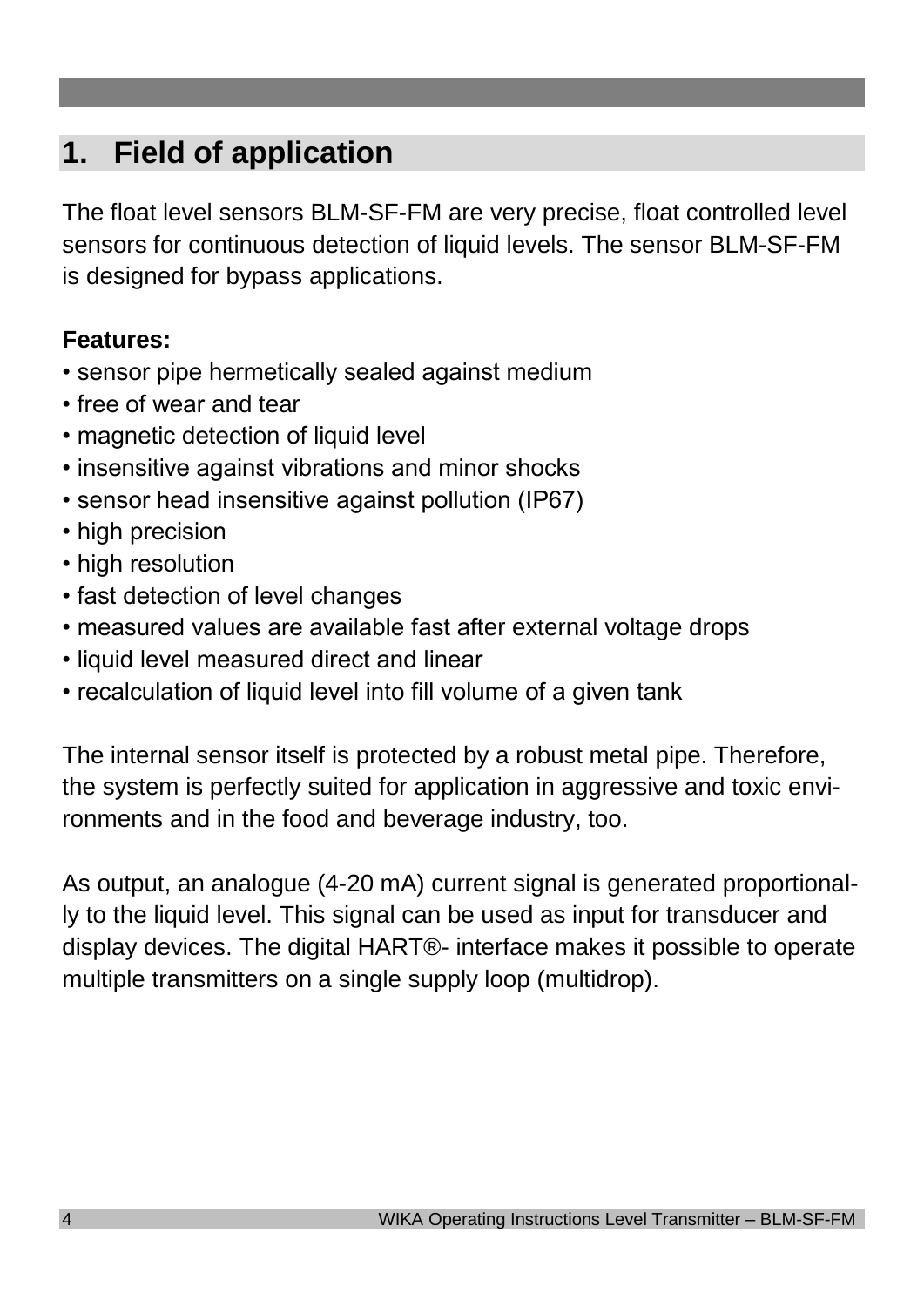# **1.1 Principle of operation**

Inside the sensor's pipe, a wire of magnetostrictive material is placed. Periodically, a current impulse is sent through the wire, which in turn creates a circular magnetic field around the wire. This pulse starts a time measurement. For the level transmission, a magnet mounted inside the float is used. The magnetic field magnetizes the wire in this area.

By superposition of the two magnetic fields in the region of the float, a mechanical torsion wave through the wire is created, which travels with the material specific speed of sound in both directions (Wiedemann effect).

The torsion sound wave, running in direction of the sensor's end is reflected there. The sound wave running in direction of the detector is transformed into an electric signal and the elapsed time is measured. Liquid and interface level are calculated and transmitted through the sensor's interface.

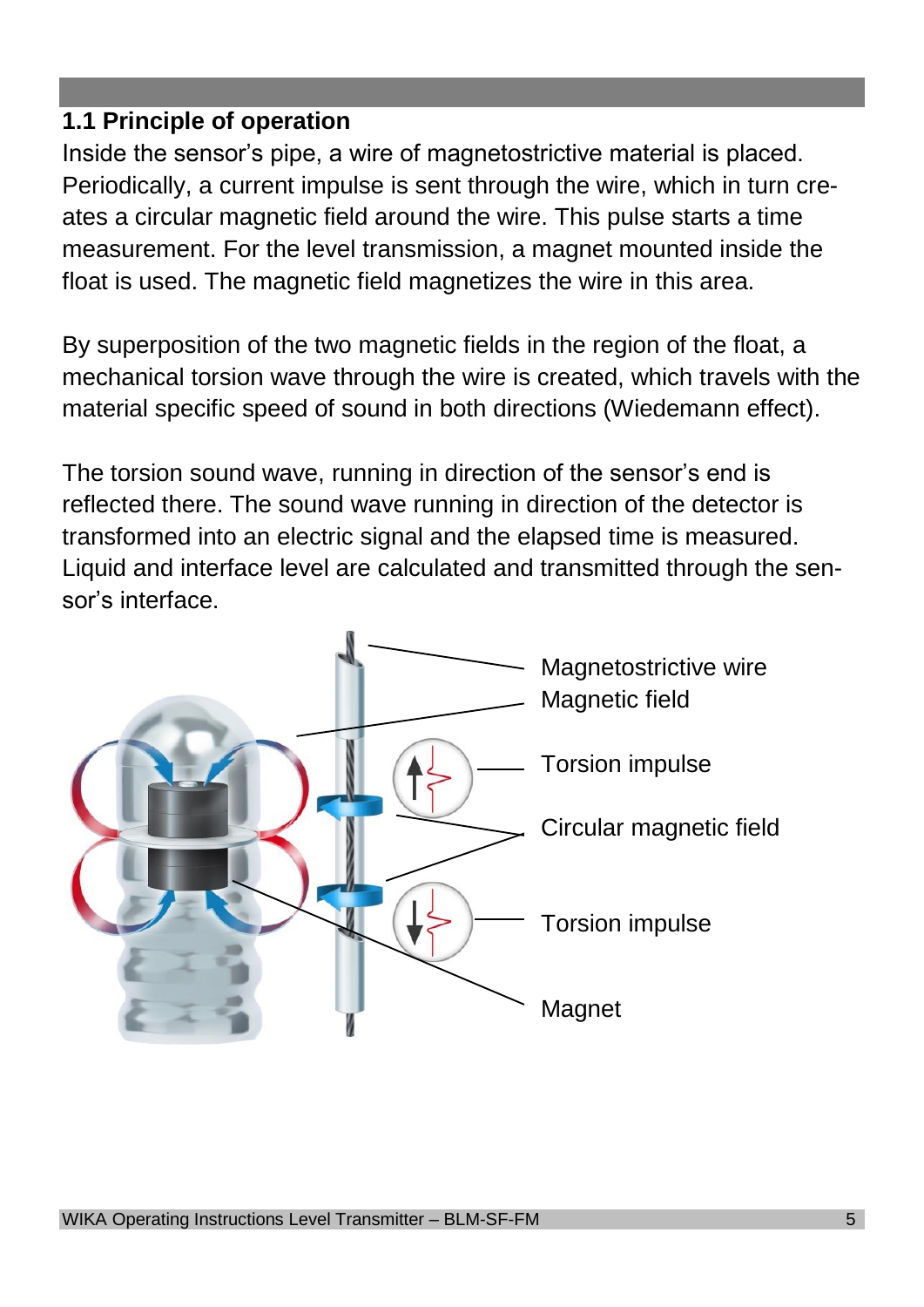# **2. Construction**

# **2.1 Type BLM-SF-FM**



Level measurement on a magnetically operated liquid level gauge, sensor head downwards.

Level measurement on a magnetically operated liquid level gauge, sensor head upwards.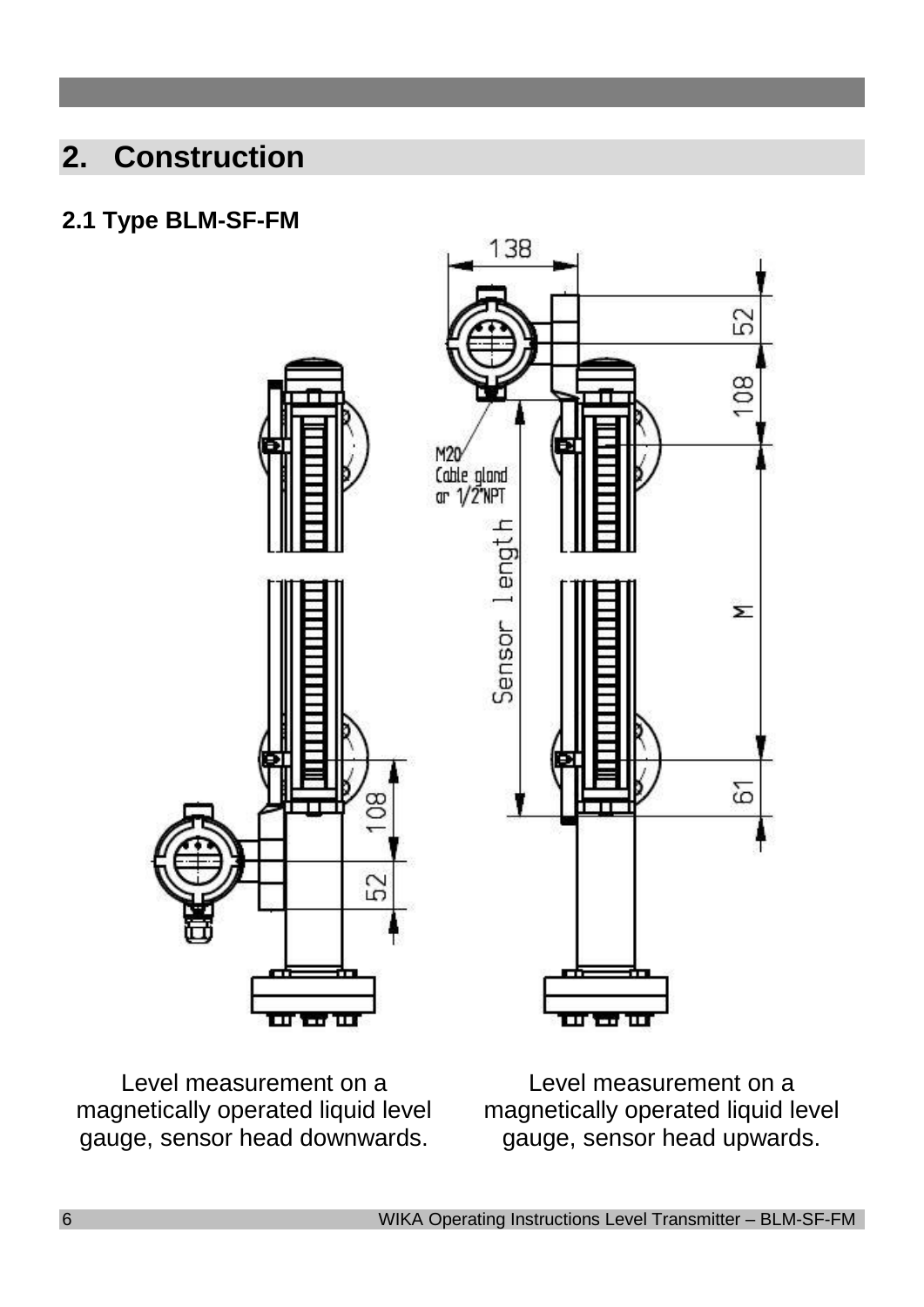# **3. Commissioning**

# **3.1 Completeness of product**

…has to be checked during unpacking. If not otherwise ordered, the product travels on risk of the customer. Eventually occurring transport damages have to be indicated instantly with documentation according to the legal rights..

# **3.2 Short-term storage**

We recommend a dry storage with temperatures above 0 °C. No other devices or objects are allowed to be stapled onto the sensor. The electrical connection has to be made by qualified skilled personnel. The VDEregulations or the national specific legal procedures have to be applied.



# **Caution application conditions**

Before proceeding with the installation, the customer has to check whether the ordered application conditions currently apply and if the sensor is suitable for the given application. This regards to the features temperature, medium and eventually additional constraints**.**



# **Caution mounting**

The sensor should be mounted with greatest caution. The customer has to care for suitable selection of sealingdimensions and materials. The necessary torque is according to standard piping. The sensor has to be mounted free of mechanical stress.



# **Attention:**

During mounting of the level sensor BLM-SF-FM, ensure that no large electromagnetic fields are present in the mounting area and the level sensor itself. The electrical connection has to be made by qualified skilled personnel. The operator has to verify that all apply-

ing regulations are maintained.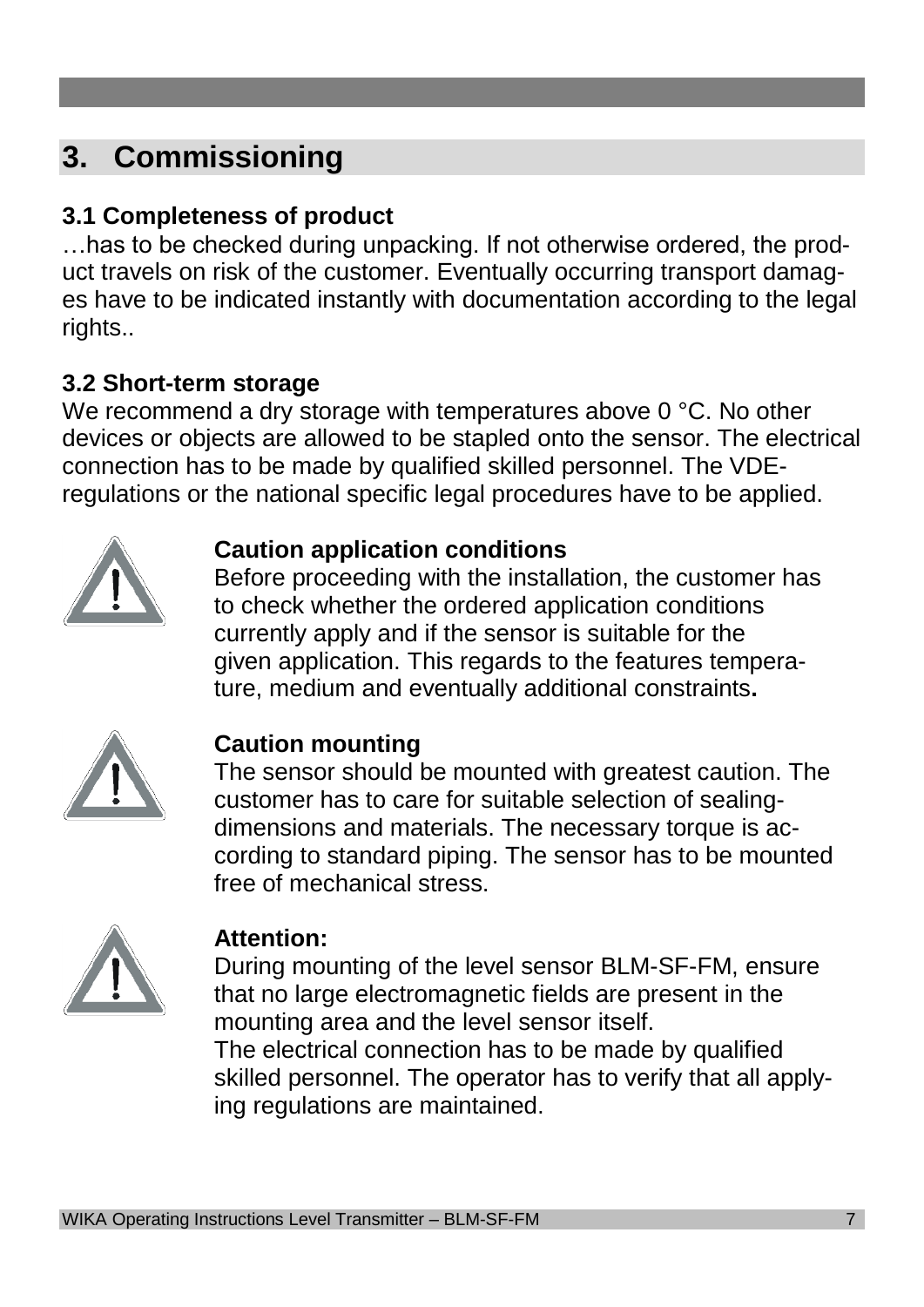

**Hints for handling inflammable media under pressure:** It must be absolutely guaranteed that when an increase of pressure occurs, no gas-air mixture is present. On the one hand, the explosion prevention measures apply only under atmospheric conditions, on the other hand, with increasing pressure both the temperature can rise (adiabatic compression) and the ignition temperature becomes dramatically smaller. Therefore, slow pressure increases can already result in a severe danger of ignition. Further it has to be noticed, that the indicated temperature class only applies in combination with the respective ambient temperature.



# **Attention:**

Operation of the device is allowed only under consideration of the corrosion durability in the environmental conditions.

# **3.3 Assembly and disassembly**

Transmitter types BLM-SF-FM are suitable for use in hazardous locations Class I, Division I Groups A,B,C,D and Class II, Division I Groups E,F,G. Explosion proof installations could have flammable vapours and liquids present. Ensure that the safety information below is followed



Front cover can be removed to allow access to push buttons (see section 4.1 for details). (2mm A/F Key not supplied)



# **Caution**

Ensure that the area is non-hazardous before removing cover.

Ensure that the cover is tightened and secured with the lock screw after adjustment.

Turn 180° after first touch with the O-ring.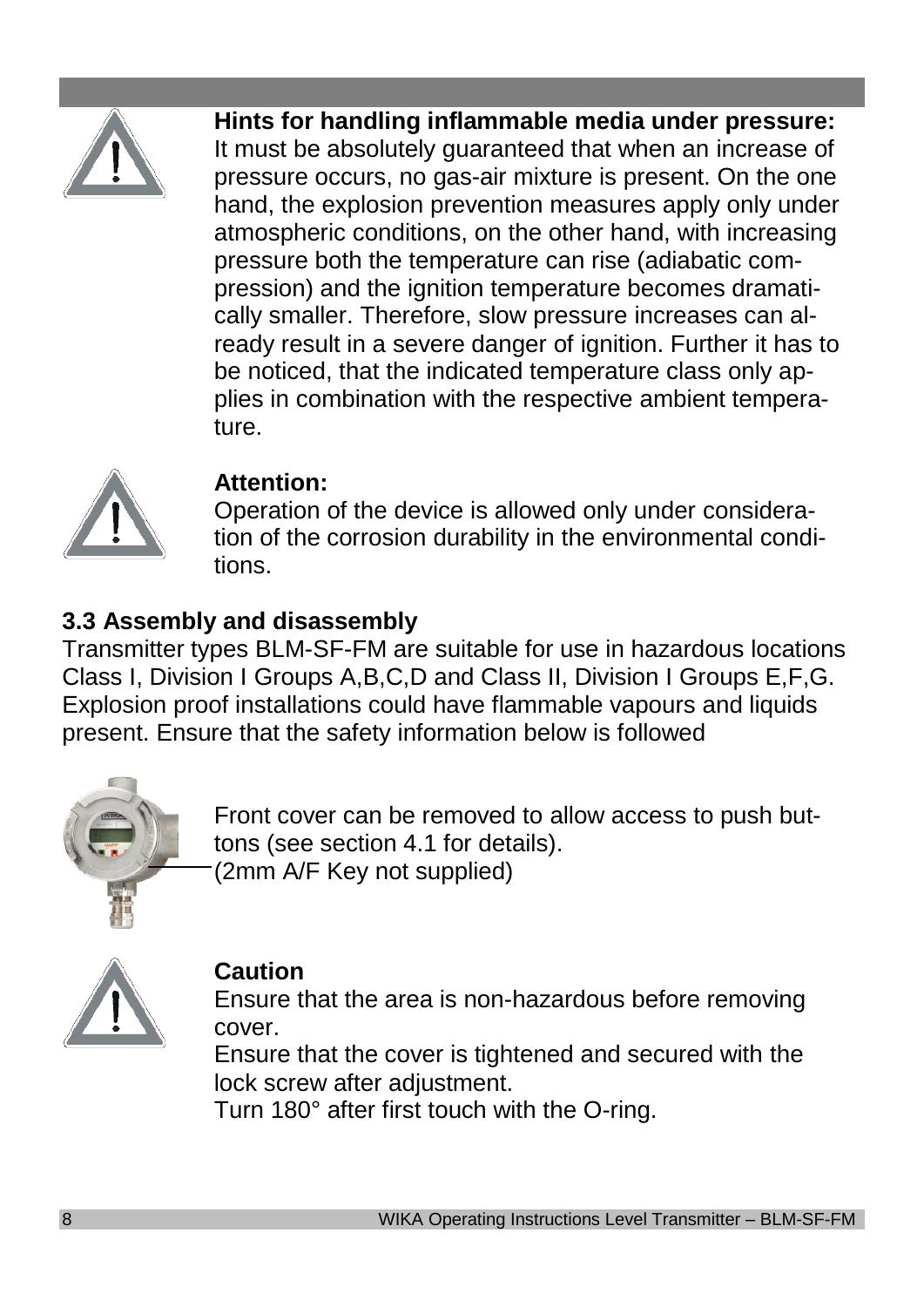

Rear cover can be removed to allow access for electrical connections. (2mm A/F Key not supplied)



### **Caution**

Ensure that power is turned off before removing cover. Ensure that the cover is tightened and secured with the lock screw after adjustment.

Turn 180° after first touch with the O-ring.



Rear cover removed to allow access for electrical connections (see section 3.4 for details)



### **Caution**

Ensure that the cover is tightened and secured with the lock screw before power is applied to the unit. Any unused entries must be blanked with a suitable stopping plug

### **3.4 Electrical connection BLM-SF-FM**



## **Caution electrical connection**

During electrical installation, the operator has to verify that all applying local and national regulations are maintained

$$
+24 V
$$
\n
$$
4 ... 20 m
$$
\n
$$
V
$$
\n
$$
= 0 V
$$

The level transmitters BLM-SF-FM should be supplied by a two-wire power supply. For data of the power supply, please see the data A I sheet.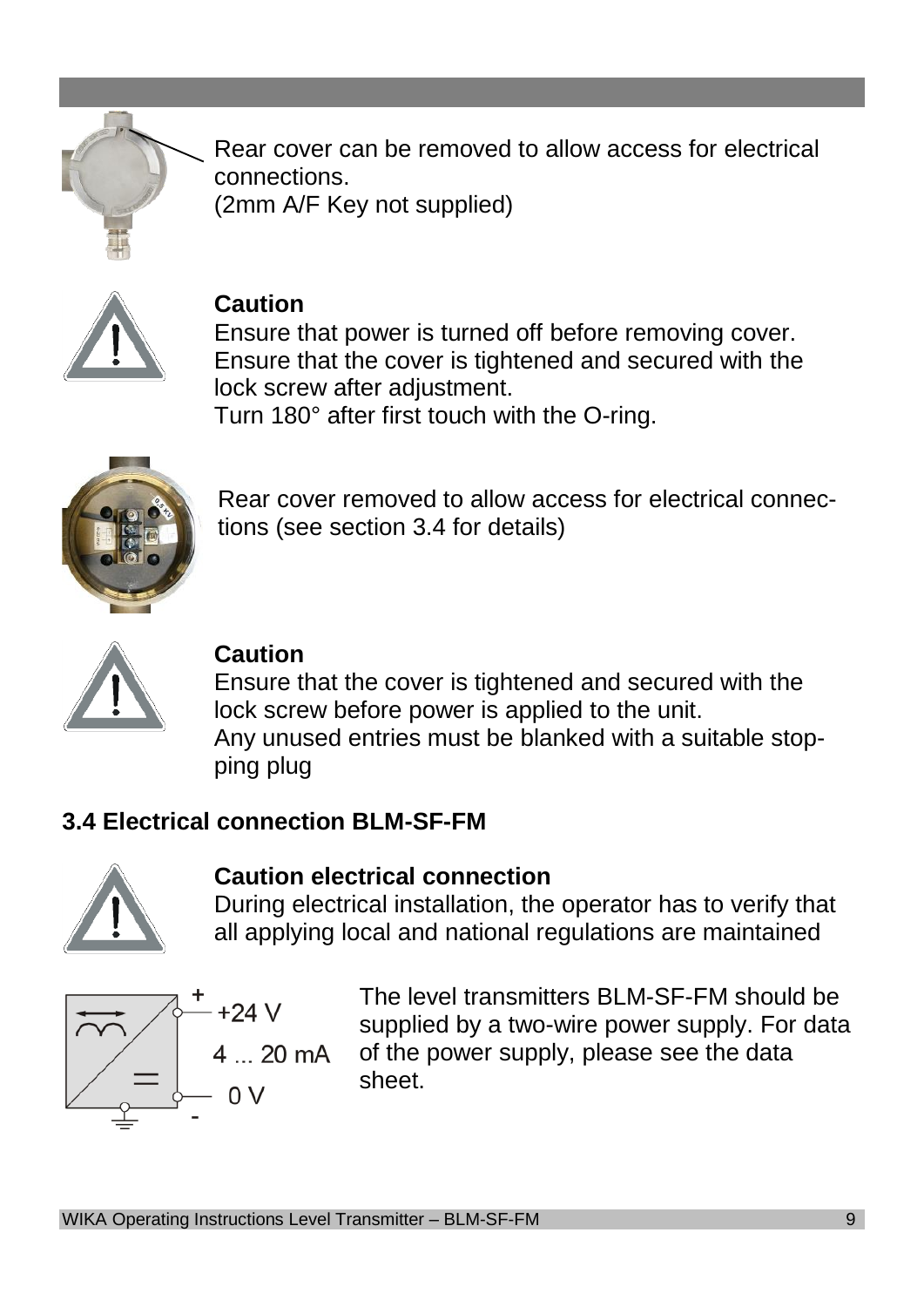

Electrical connection:

Use a shielded two-wire cable with a cross section of 22…12 AWG. Crimp-on ring or spade terminal is required. Field wiring must be rated >10K above the equipment service temperature of +79°C. For maintaining ingress protection IP67 the outer diameter of the cable has to be 7…10mm.

After unscrewing the rear housing cover, connect the supply wires to the terminals "+" and "-" and GND to the housing. The sensor has an internal and external grounding clamp.

 $\frac{1}{x}$  = GND (Ground)



# **Attention**

According to local regulations, the devices BLM-SF-FM have to be connected to the over voltage protection and the potential equalization!



# **Attention**

The sensor must be operated with a fuse ≤200 mA fast as short circuit protection. This fuse may be positioned in the power supply or separately. Fuse design voltage must be equal or higher than rated voltage of the sensor. Breaking capacity of the fuse must be 1500 A.

In order to maintain the ingress protection according to the data sheet, a suitable cable gland must be used and tightened accordingly. Check all seals for damage and ensure that all sealing faces are clean. No liquid contamination is allowed in the control and terminal box.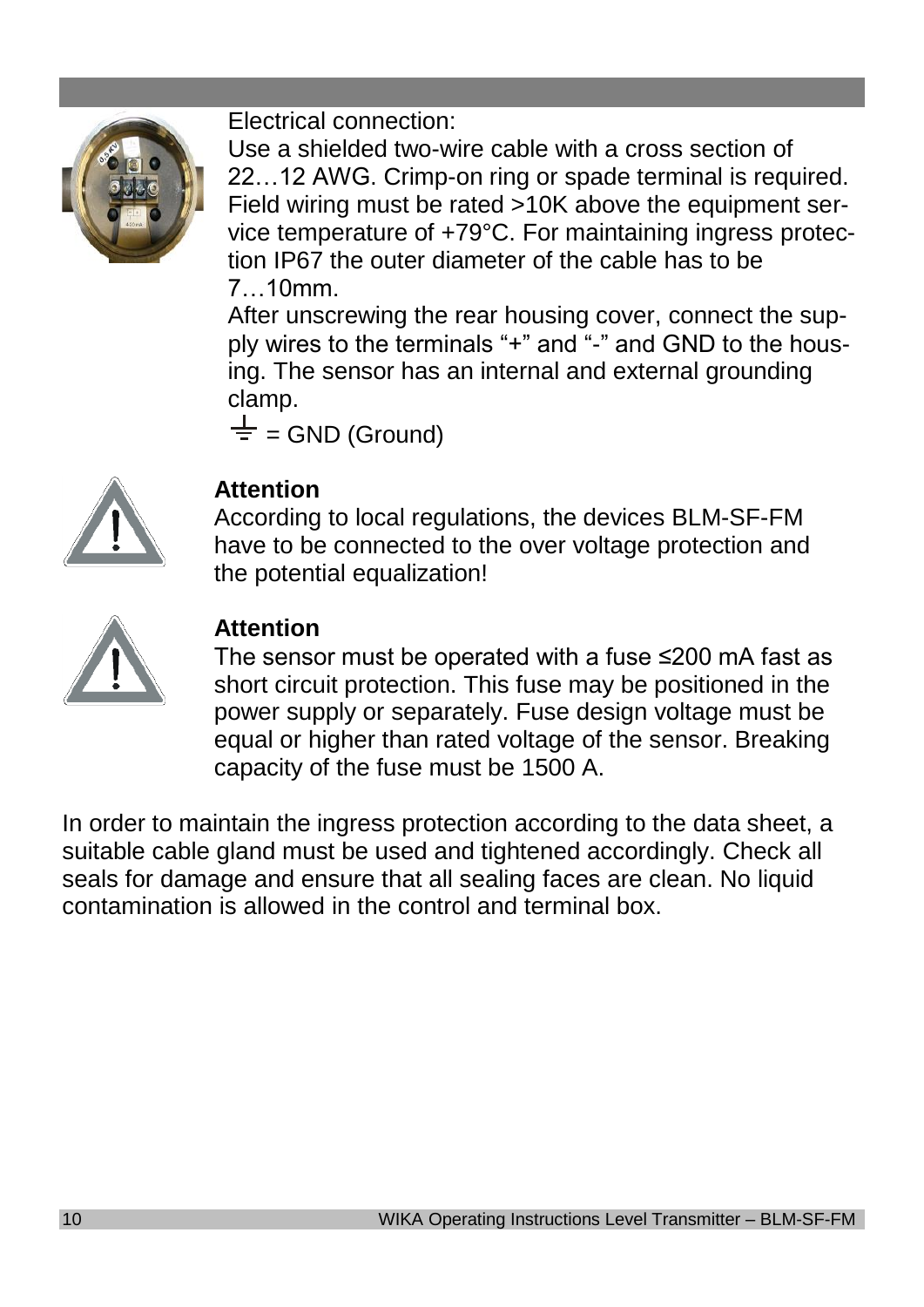# **4. Operating Instructions**

# **4.1 Controls**

For usage, the front housing cap has to be unscrewed. An 8-digit alphanumeric LCD is available for optical control of the settings. During normal operation, it shows the current measured values.



The display has 8-digit alphanumeric characters. As the character height is 12 mm, it is clearly legible from larger distances.

The buttons have the following functions:

| <b>Button</b> | <b>Function</b>                           |
|---------------|-------------------------------------------|
| $-1+$         | Move through menu structure, change value |
| OK            | Accept value, enter active submenu        |

# **4.2 Menu structure**

It is possible to conduct parameter settings by using the HART® protocol via a Field Communicator or PCS (process control system). Furthermore, all settings can be done directly at the sensor via the display and buttons. If no button is pressed during a time span of 30 s, the sensor returns to the parent menu automatically.



### **Caution electrical connection**

Because the loop current can change rapidly, switching or regulating functions of the process control system should be disabled when changing 4-20 mA settings.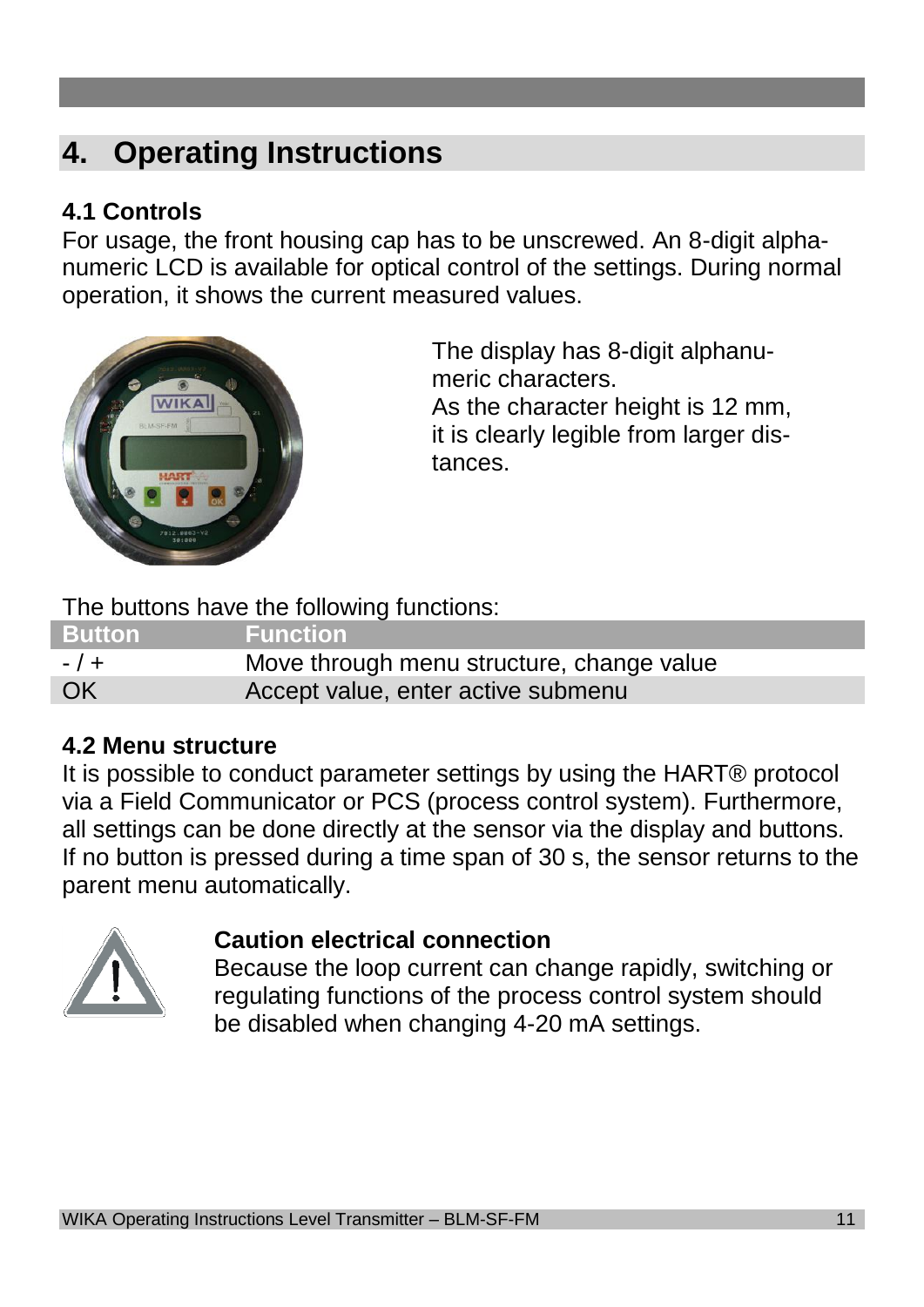## **4.2.1 Menu structure**

The 4-20 mA settings can be changed via the operating menu. Hereby, the offset (4 mA) and the span (20 mA) can be adjusted.

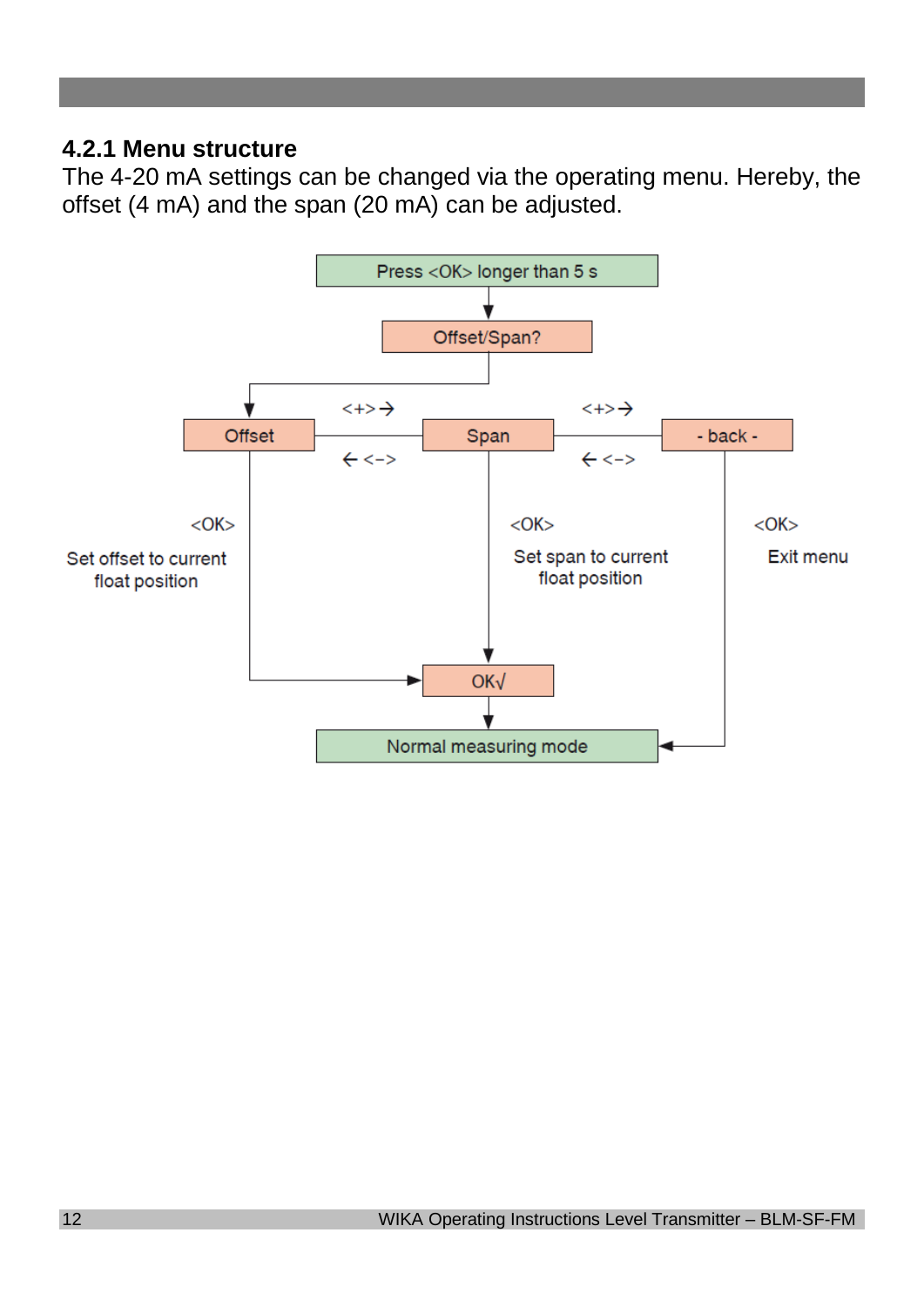# **4.2.2 Extended menu**

All important parameters, as available via HART®, can be adjusted. Access: Press and hold all three buttons <+>, <-> and <OK> until "SET-UP" appears.

Remark: if write protection is enabled (see 4.2.2.14), the sensor asks for the password. It is "746" and entered via <+>/<-> buttons and acknowledged via <OK>

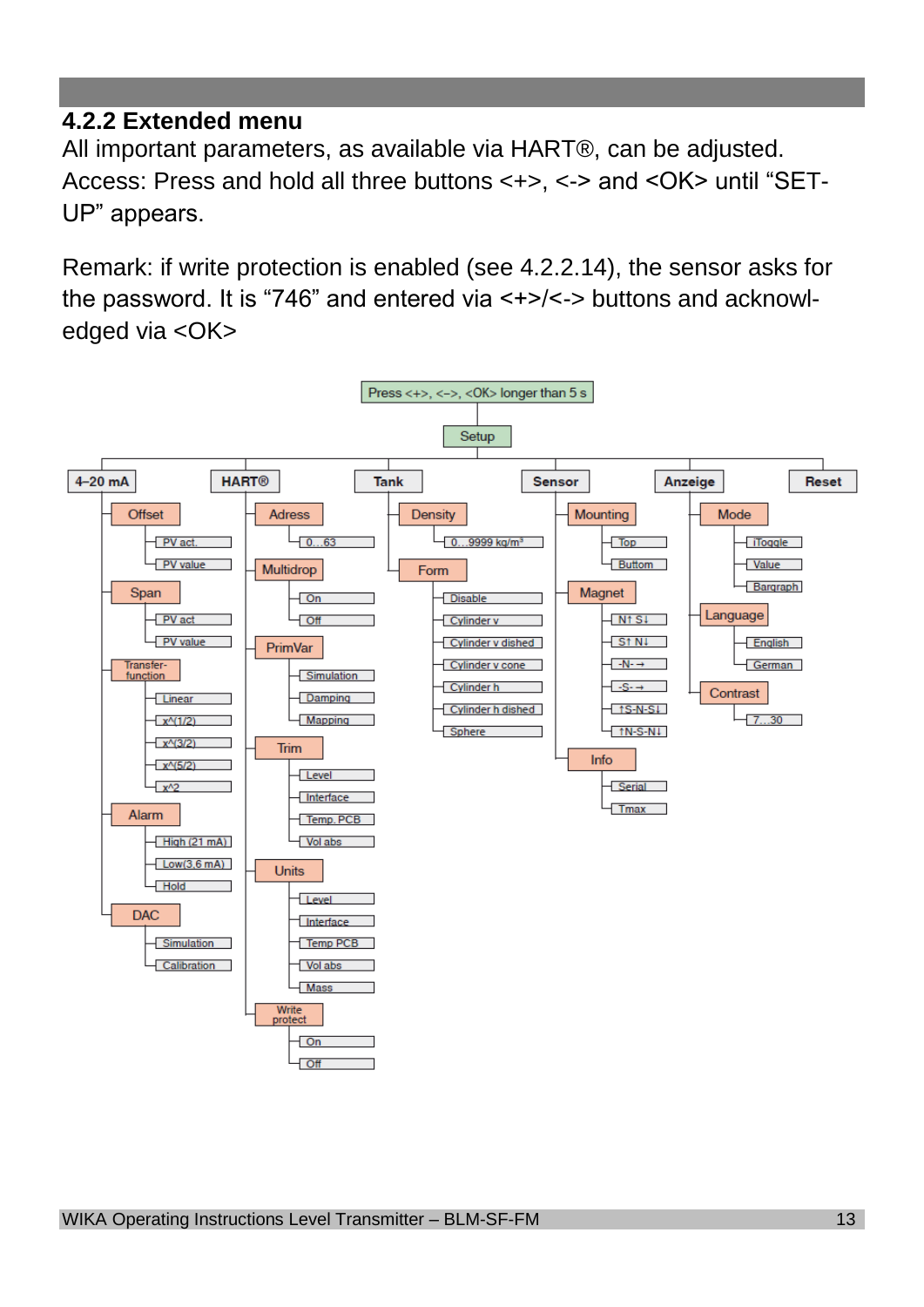# **4.2.2.1 Adjustment of the offset**

The offset (4 mA-point) of the analogue output is adjustable. When setting the offset, the distance to the span remains constant.

Available functions and their use are:



The standard value of the offset after reset to defaults is 40 mm above the lower sensor end.

# **4.2.2.2 Adjustment of the span**

The span (20 mA-point) of the analogue output is adjustable.

Available functions and their use are:



The standard value of the span after reset to defaults is 40 mm below the sealing surface of the thread connection.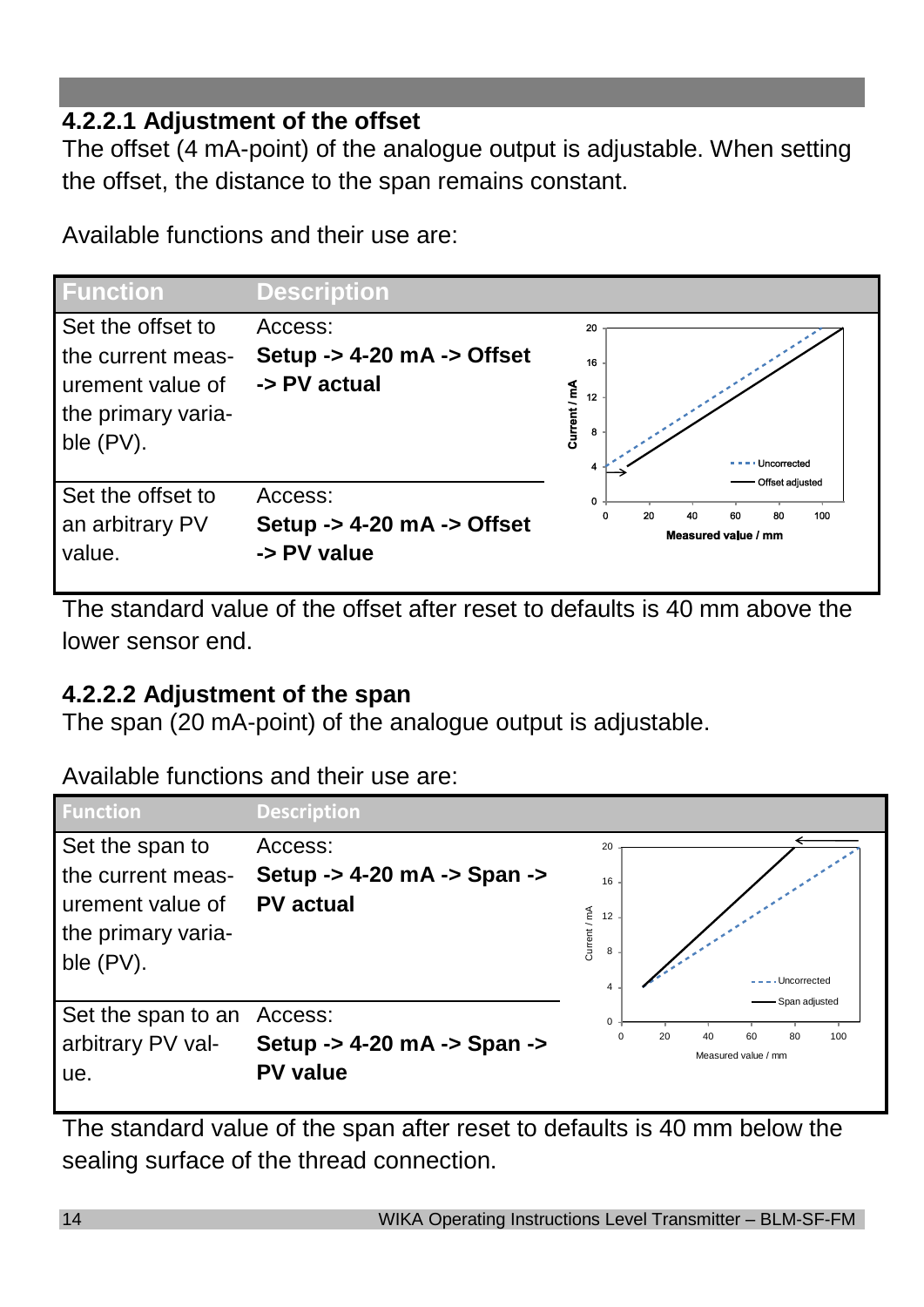# **4.2.2.3 Adjustment of the transfer function**

The characteristic curve of the analogue output can be selected. The correlation between the PV range and the analogue 4-20 mA value is calculated by a transfer function PV  $(x)$  -> analogue output (a). The digital, via HART available values are not altered by this function (except the current value). Therefore, it is possible to control e.g. a valve with a non-linear flow curve directly with the analogue output of the transmitter.

Access: Setup -> 4-20 mA -> Transfer function



The possible settings are:

See also: HART command 47.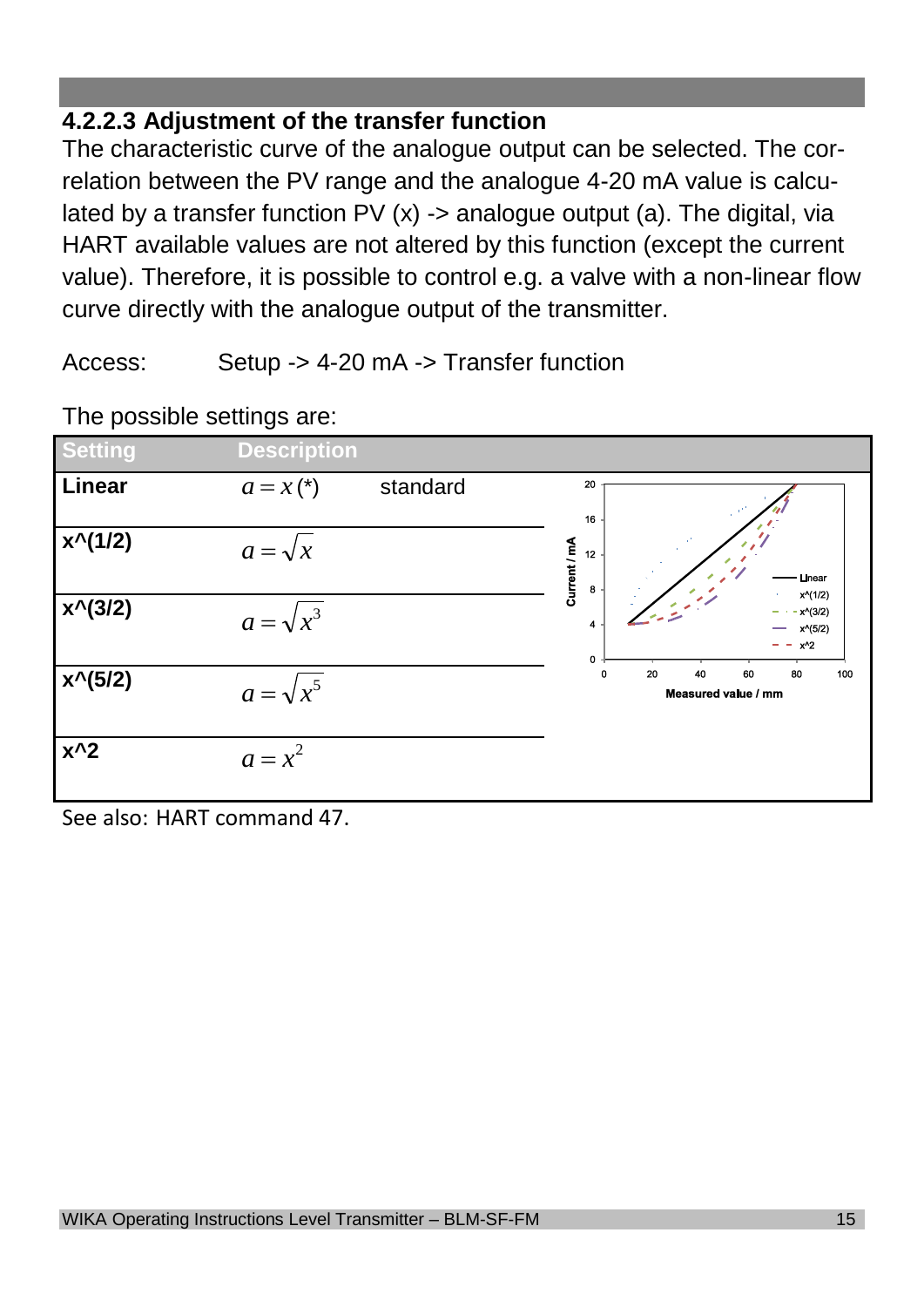# **4.2.2.4 Setting of the alarm current**

The current of the analogue output in case of sensor failure can be selected. The alarm current is set, if the sensor detects no float or the electronics detects a critical failure.

Access: Setup -> 4-20 mA -> Alarm

Possible settings are:

| <b>Setting</b> | Description                                                      |
|----------------|------------------------------------------------------------------|
| High (21 mA)   | Switches current in case of error to >21 mA.(*) standard setting |
| Low (3.6 mA)   | $***$<br>Switches current in case of error to <3.6 mA.           |
| Hold           | Hold the last valid current value.                               |

\*\*) Avail.: Available since version 8.32

See also: HART-Command 131. (since Version 8.32)

# **4.2.2.5 Using of the current simulation mode**

The transmitter allows simulation of an user-defined current value. Hereby, external switching functions or the cabling can be tested.

If small deviations of the measured current value from the set current value are existent, these can be corrected by means of the DAC calibration function (see below).

| Access:          | Setup $-$ 4-20 mA $-$ DAC $-$ Simulation |
|------------------|------------------------------------------|
| Possible values: | 3.8  20.5 mA                             |
| See also:        | HART command 40.                         |
| Avail.:          | Available since version 8.3.             |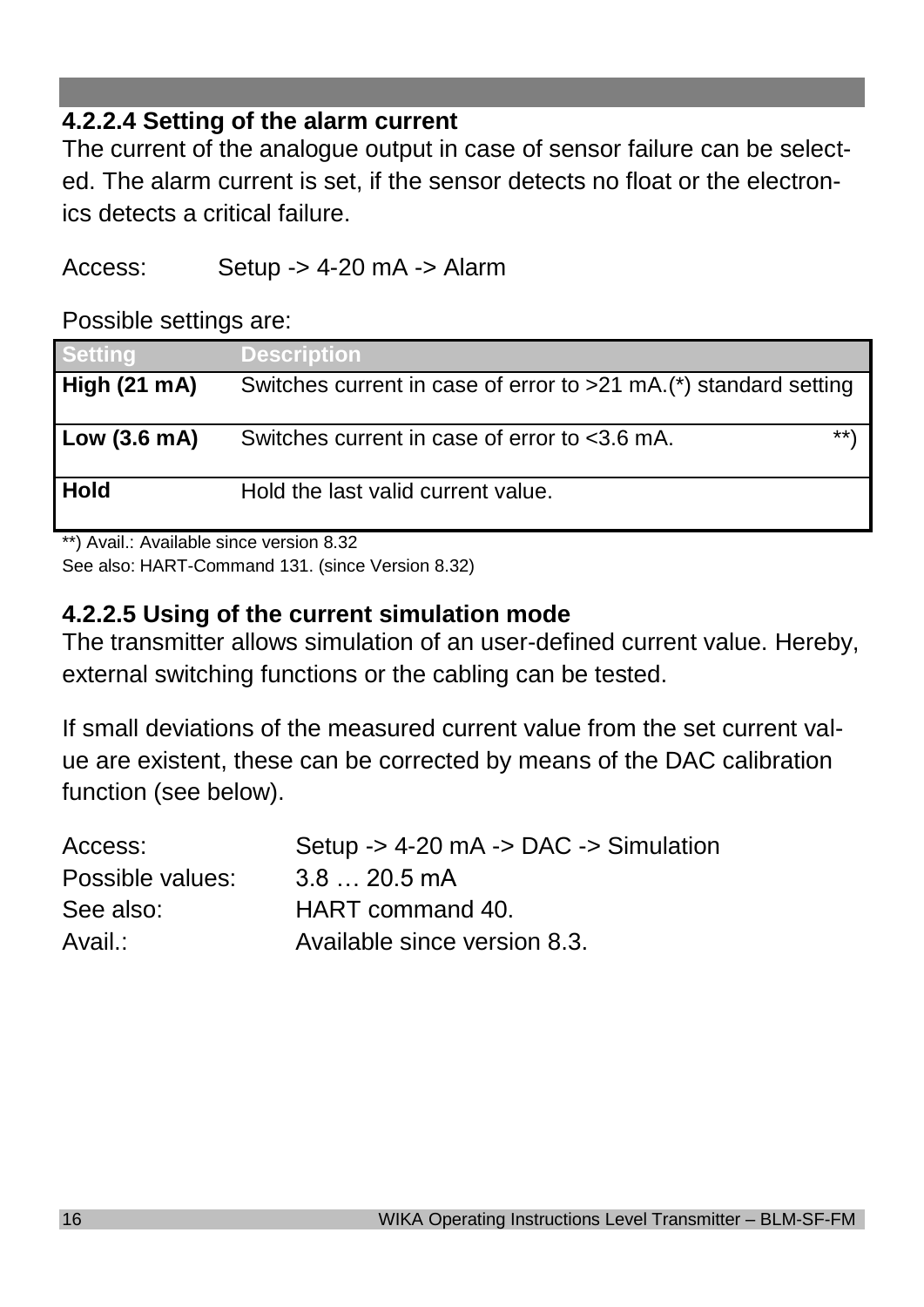# **4.2.2.6 Calibration of the analogue output (DAC)**

The current output of the transmitter is controlled internally by a digital-toanalogue-converter (DAC). This DAC is calibrated ex works. If deviations of the set current from the measured current are visible, they can be corrected.

Therefore, an ampere meter is connected in series to the transmitter. After access of the calibration routine, the analogue output of the transmitter is switched to 4 mA and the measured current value is entered into the sensor. The same procedure follows directly for the 20 mA point.

Access: Setup -> 4-20 mA -> DAC -> Calibration

Remark: The calibration of the DAC is not influenced by a reset to works defaults.

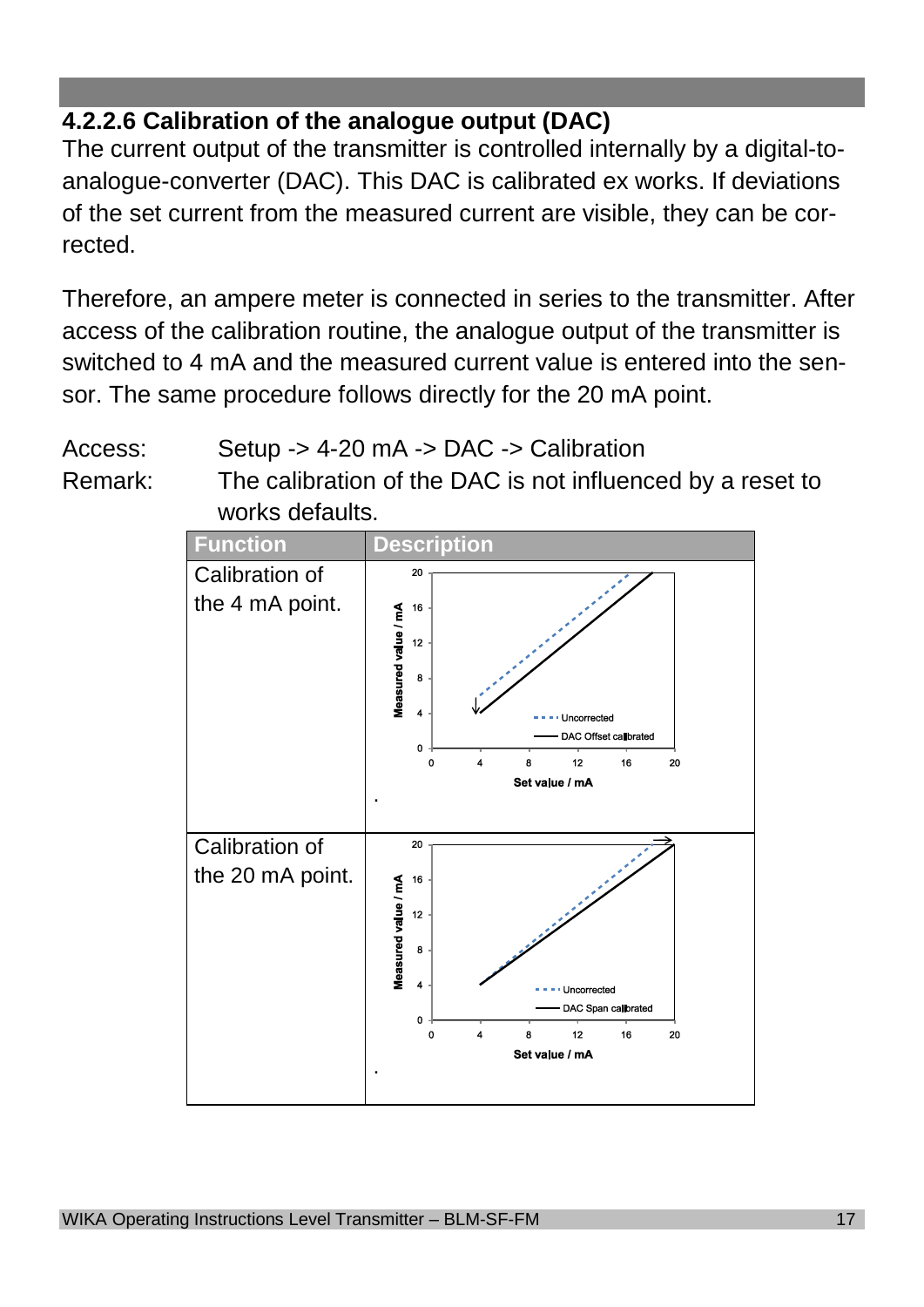# **4.2.2.7 Selection of the polling address**

The HART® polling address can be selected. Hereby, it is possible to supply multiple transmitters with a single current loop. Every transmitter then can be queried by its unique address.

| Access:          | Setup -> HART -> Address                          |
|------------------|---------------------------------------------------|
| Possible Values: | $063$ (Standard value: 0)                         |
| Remark:          | HART-Masters up to rev 5 accept only addresses in |
|                  | the range $015$ .                                 |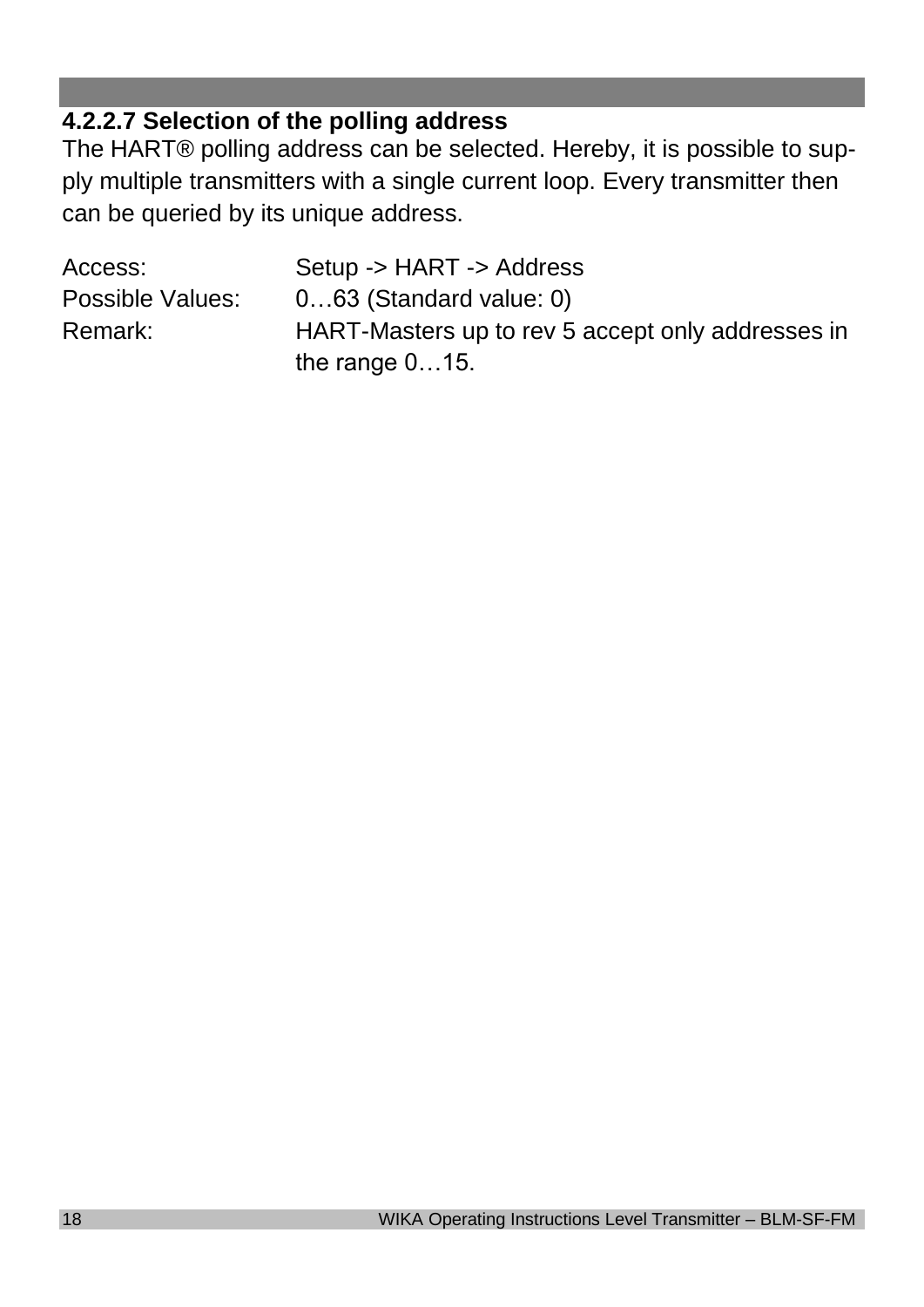# **4.2.2.8 Selection of the multidrop mode**

The multidrop mode of the transmitter can be selected independently from the unique address. When activated, the loop current of the transmitter is fixed to  $4 \text{ mA}$ .

Access: Setup -> HART -> Multidrop Possible Values: On, Off (Standard value: Off)

### **4.2.2.9 Selection of the multidrop mode**

The measurement values of the sensor can be damped exponentially. Therefore, the time constant of the damping can be adjusted.

Access: Setup -> HART -> Prim Var -> Damping Possible Values:  $0...999.9 s$  (standard value 0.0 s). Example: Waves in the tank should be suppressed. By statistical analysis, a damping constant of 5 s is calculated. The setting is applied by Setup -> HART  $\rightarrow$  Damping  $\rightarrow$  Level  $\rightarrow$   $\tau$  = 5 s.



Result: The transmitter shows 64 % of the actual measurement value after 5 seconds.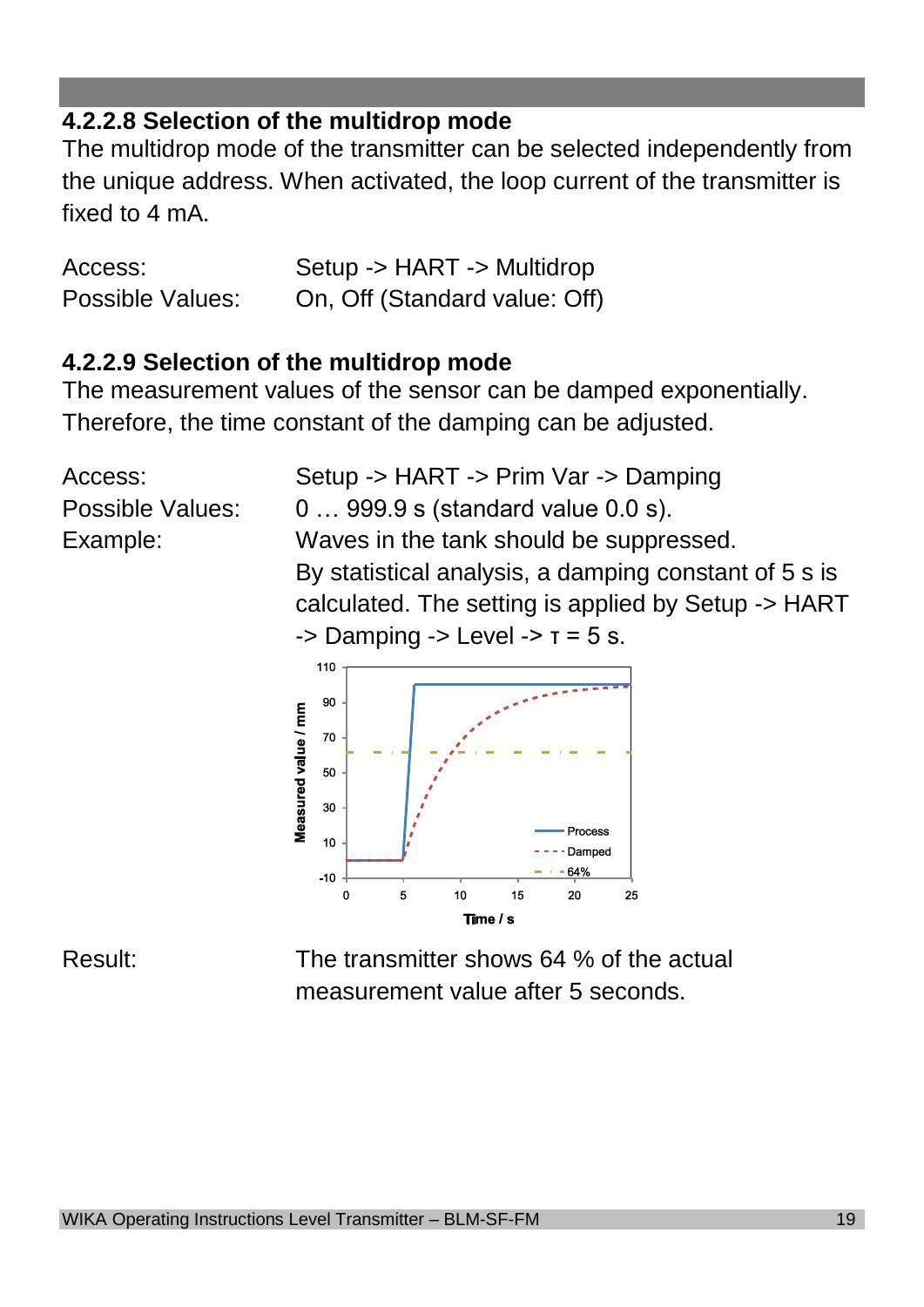# **4.2.2.10 Using the PV simulation mode**

For diagnostics purpose of the connected process control system, it is possible to simulate an arbitrary measurement value without moving the float physically. Hereby, external switching functions and cabling can be tested.

| Access:          | Setup -> 4-20 mA -> PrimVar -> Simulation |
|------------------|-------------------------------------------|
| Possible values: | -100 … (SL+100) mm                        |

# **4.2.2.11 Mapping of the analogue output to a measurement channel**

It is possible to use any measurement channel of the sensor for control of the analogue output. This channel is designated "PV" (Primary Value). By means of the HART® protocol, all channels can be read out at any time.

Access: Setup -> HART -> PrimVar -> Mapping

| Possible settings are: |  |
|------------------------|--|
|                        |  |

| Variable  | <b>Channel Value</b> |                           | <b>Units (short)</b>                              |
|-----------|----------------------|---------------------------|---------------------------------------------------|
| <b>PV</b> | 0                    | Level                     | $m^{(7)}$ , mm, cm, ft, in                        |
| SV        |                      | Interface                 | $m^{(7)}$ , mm, cm, ft, in                        |
| <b>TV</b> |                      | 2 Electronics temperature | $^{\circ}C^{(7)}$ , $^{\circ}F$ , $^{\circ}r$ , K |
| QV        |                      | 3 Signal-to-Noise ratio   | dB                                                |
|           |                      | 4   Percent PV **)        | ℅                                                 |
|           |                      | 5 Analogue current **)    | mA                                                |
|           |                      | 6 Filling volume          | $m3^{(1)}$ , gl, l, ig, br, bs, y3, f3, i3, lb    |
|           |                      | Percent filling volume    | %                                                 |
|           |                      | 8   Filling mass          | $kg^{(7)}$ , g, t, p, st, lt, ou                  |
|           |                      | 244   Percent PV **)      | ℅                                                 |
|           |                      | 245 Analogue current **)  | mA                                                |
|           |                      | 246   $PV$ **)            |                                                   |
|           |                      | $247$ SV **)              |                                                   |
|           |                      | 248 QV **)                |                                                   |
|           |                      | 249 $TV$ **)              |                                                   |

 $(*)$ : Standard setting \*\*\*): Not available as PV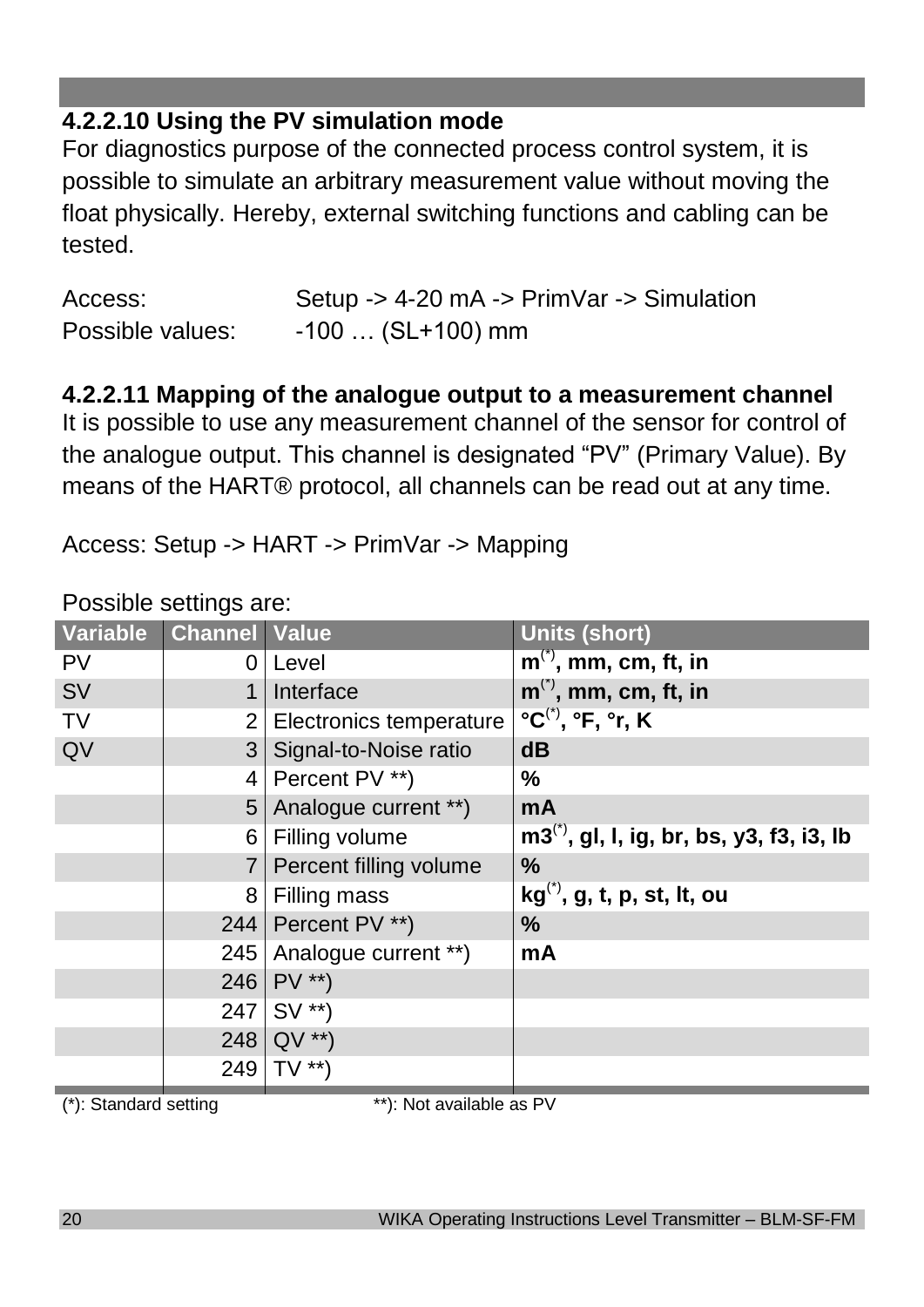# **4.2.2.12 Setting of the units**

The unit, in which a measurement value is calculated and displayed, is selectable. The setting applies for both display and digital values which are transmitted via HART®.

### Access: Setup -> HART -> Units

Possible units are (availability varies acc. To the chosen channel):

| <b>Unit</b>             | <b>Short form</b> | Code | <b>Unit</b>                   | <b>Short form</b> | Code |
|-------------------------|-------------------|------|-------------------------------|-------------------|------|
| Degrees Celsius         | °C                | 32   | Percent                       | %                 | 57   |
| Degrees Fahren-<br>heit | $\circ$ F         | 33   | Gramm                         | g                 | 60   |
| Degrees Rankine         | °r                | 34   | Kilogram                      | kg                | 61   |
| Kelvin                  | Κ                 | 35   | Ton                           |                   | 62   |
| Gallon                  | gl                | 40   | Pound                         | ls                | 63   |
| Litres                  |                   | 41   | Short tons                    | st                | 64   |
| Imperial gallons        | ig                | 42   | Long tons                     | It                | 65   |
| Cubic meter             | m <sub>3</sub>    | 43   | <b>Bushels</b>                | bs                | 110  |
| Feet                    | ft                | 44   | Cubic yard                    | y3                | 111  |
| Meter                   | m                 | 45   | Cubic feet                    | f3                | 112  |
| <b>Barrels</b>          | br                | 46   | Cubic inch                    | iЗ                | 113  |
| Inch                    | in                | 47   | U.S. liquid<br><b>Barrels</b> | lb                | 124  |
| Centimetre              | cm                | 48   | Ounce                         | ou                | 125  |
| Millimeter              | mm                | 49   | Decibel                       | dB                | 249  |
|                         |                   |      |                               |                   |      |

| t form         | Code | <b>Unit</b>                   | <b>Short form</b> | <b>Code</b> |
|----------------|------|-------------------------------|-------------------|-------------|
| °C             | 32   | Percent                       | %                 | 57          |
| $\overline{F}$ | 33   | Gramm                         | $\mathsf{g}$      | 60          |
| $\circ$ r      | 34   | Kilogram                      | kg                | 61          |
| K              | 35   | Ton                           | t                 | 62          |
| gl             | 40   | Pound                         | ls                | 63          |
|                | 41   | Short tons                    | st                | 64          |
| ig             | 42   | Long tons                     | It                | 65          |
| უვ             | 43   | <b>Bushels</b>                | bs                | 110         |
| ft             | 44   | Cubic yard                    | y3                | 111         |
| m              | 45   | Cubic feet                    | f3                | 112         |
| br             | 46   | Cubic inch                    | i3                | 113         |
| in             | 47   | U.S. liquid<br><b>Barrels</b> | Ib                | 124         |
| сm             | 48   | Ounce                         | ou                | 125         |
| nm             | 49   | Decibel                       | dB                | 249         |
|                |      |                               |                   |             |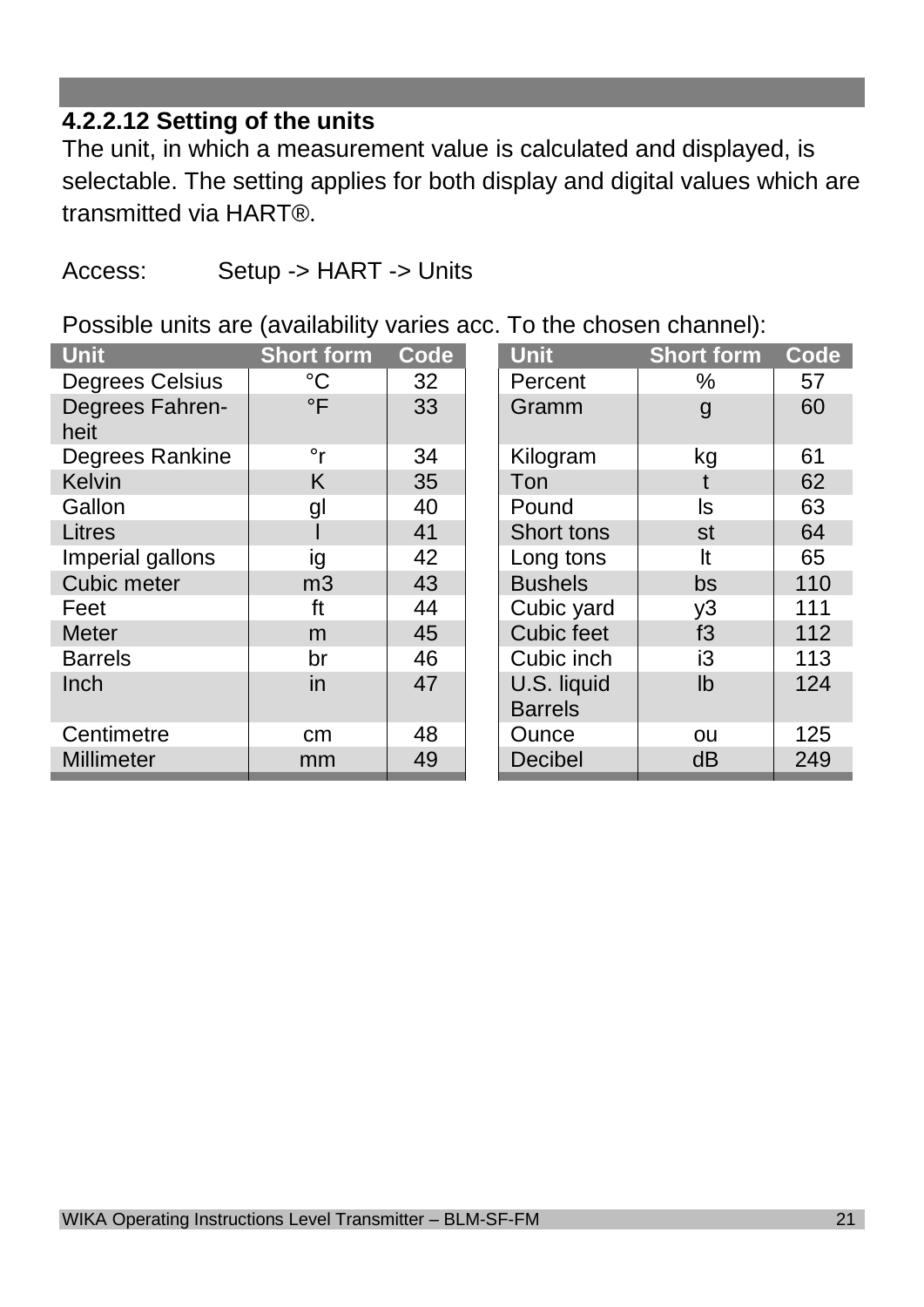# **4.2.2.13 Trim of measurement values**

It is possible to adjust a measurement value if it deviates systematically and reproducible from the set value. Therefore, a precisely defined process condition has to be established. Then, it is entered in the trim menu.

Access: Setup -> HART -> Trim

Example: The transmitter shows a liquid level of 120 mm. By a fuel level plunger, a true level of 125 mm is measured. The value for the correction is entered by Setup -> HART -> Trim -> Level -> 125 mm. The transmitter now shows a liquid level of 125 mm.



- Remark: A trim can be applied to liquid level, interface, electronics temperature and absolute filling volume.
- See also: HART command 80, 81, 82 and 83.
- Avail.: Available since version 8.3.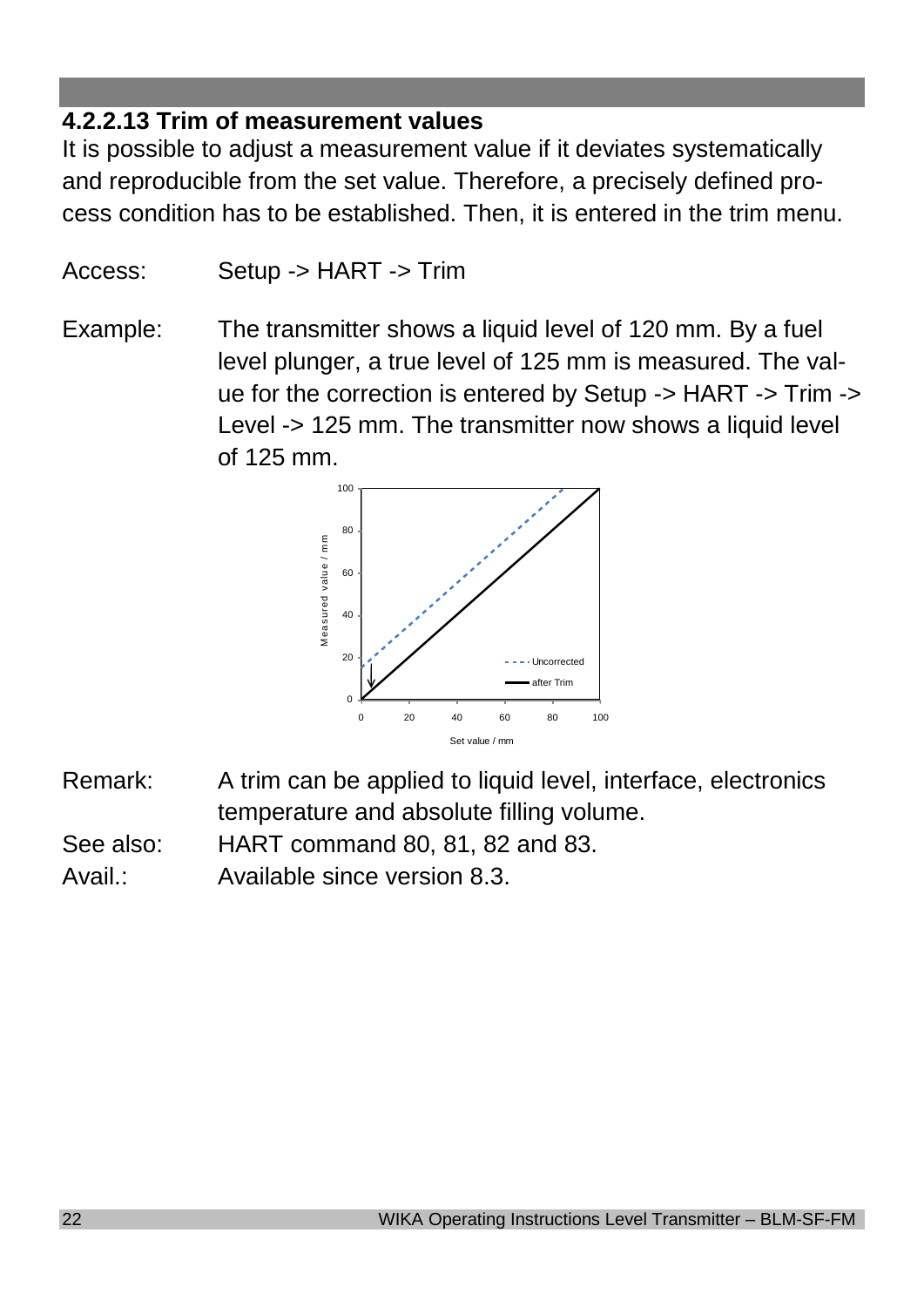# **4.2.2.14 Enabling and disabling of the write protection**

The transmitter can be protected against accidental parameter changes. Hereby, all parameter changes via HART® are denied and the entry to the setup menu is protected by a password.

The password is fixed to "746". If write protection has been turned on, it has to be entered by <->, <+> and acknowledged by <OK> when accessing the setup menu.

| Access:          | Setup -> HART -> Write protect                         |
|------------------|--------------------------------------------------------|
| Possible Values: | On, Off (Standard value: Off)                          |
| Remark:          | If write protection is active, the error code "Device" |
|                  | write protected" is returned for all writing HART®     |
|                  | commands.                                              |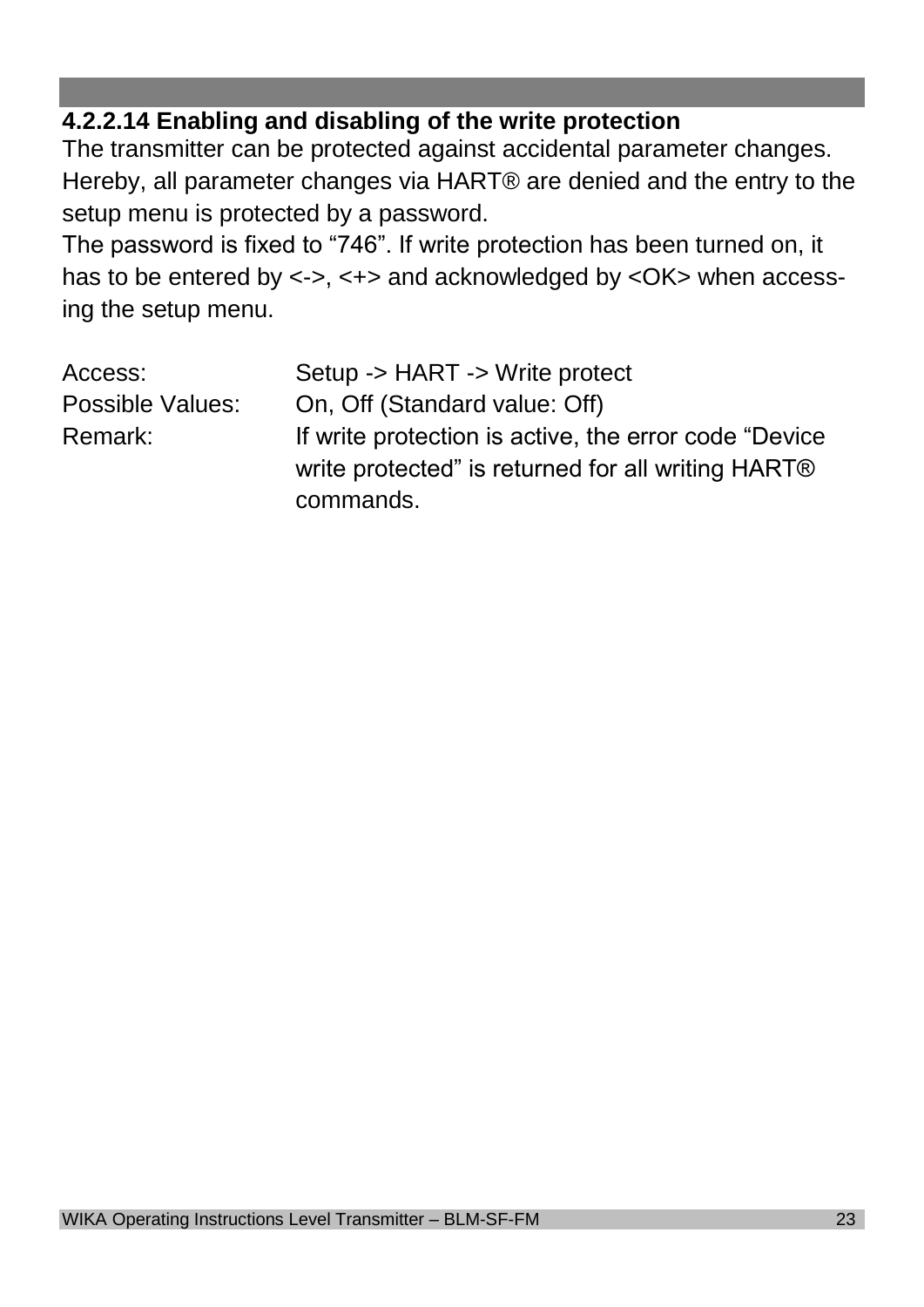# **4.2.2.15 Setting of the tank shape and characteristic curve**

The transmitter allows selection of a tank shape according to VDI/VDE 3519 page 1 (DIN 28 011/28 013). Hereby, the volume is calculated from the product level (not interface) and displayed.

# Access: Setup -> Tank

# Available values are:

| <b>Setting</b>    | Form                                                | <b>Display</b>       | <b>Meaning</b>                           | <b>Unit</b> |
|-------------------|-----------------------------------------------------|----------------------|------------------------------------------|-------------|
| <b>Deactivate</b> | No calculation                                      |                      |                                          |             |
| Cylinder v        | Cylinder, upright                                   | D<br>mm              | <b>Diameter</b>                          | mm          |
|                   | ØD<br>I                                             | н<br>m               | Height of cylinder                       | m           |
| Cylinder v        | Cylinder, vertical with                             | D<br>mm              | <b>Diameter</b>                          | mm          |
| dished            | dished bottom and top<br>∅D<br>Ţнр                  | <b>HZ</b><br>m       | Height of cylindrical<br>central section | m           |
|                   |                                                     | HB mm                | Height of bottom cap                     | mm          |
|                   | Ξ<br>‡ HB                                           | HD mm                | Height of top cap                        | mm          |
| Cylinder v        | Cylinder, vertical with cone                        | D<br>mm              | <b>Diameter</b>                          | mm          |
| cone              | shaped bottom<br>$\mathsf{L}$ $\emptyset\mathsf{D}$ | D <sub>1</sub><br>mm | Minimal diameter bottom                  | mm          |
|                   |                                                     | <b>HB</b><br>mm      | Height of bottom                         | mm          |
|                   | I<br>$\frac{1}{2}$<br>ØD1                           | h<br>m               | Height of top                            | m           |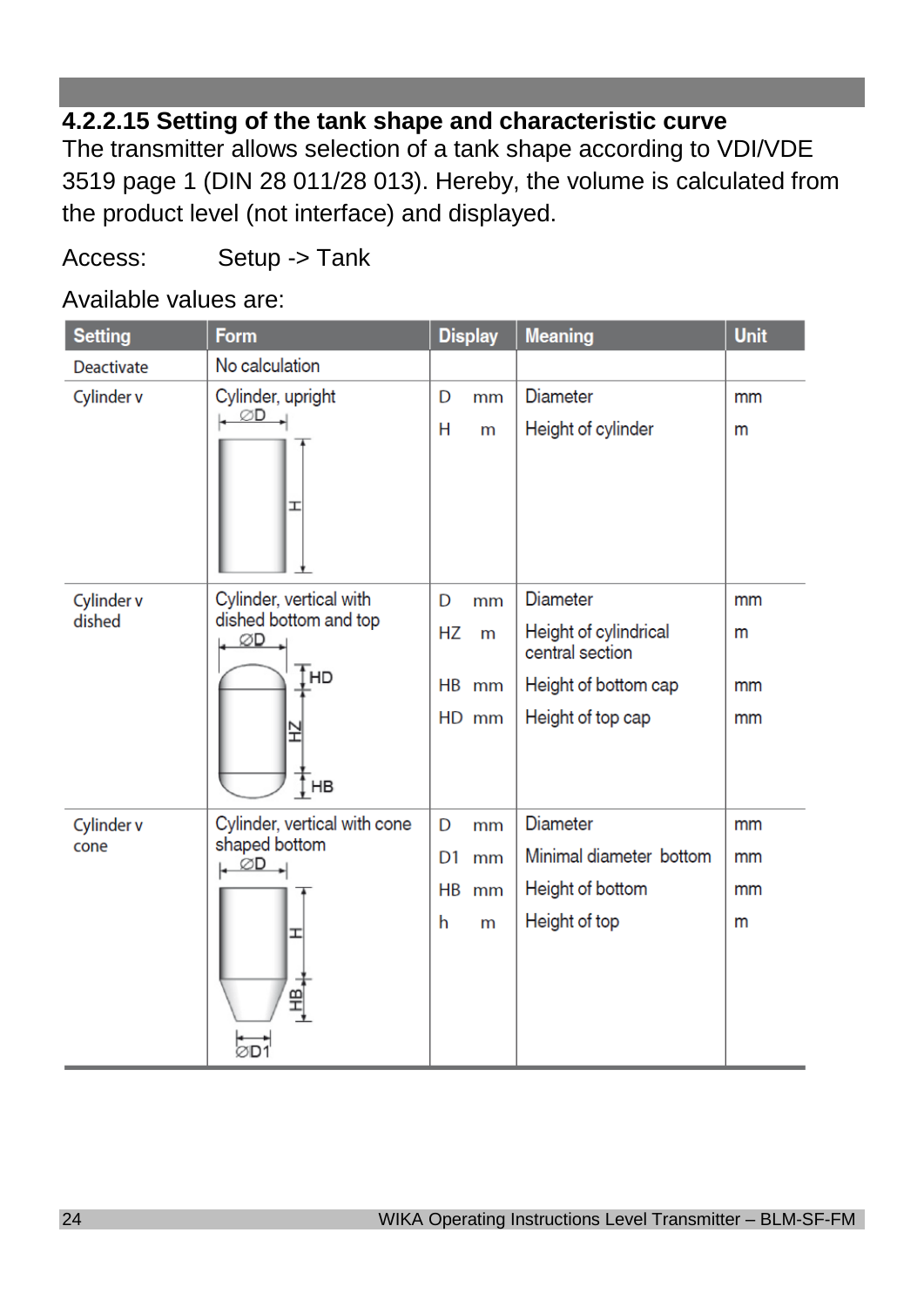| <b>Setting</b><br>Cylinder h | <b>Form</b><br>Cylinder, horizontal<br>8                                  | D<br>L                                            | <b>Display</b><br>mm<br>m | <b>Meaning</b><br><b>Diameter</b><br>Length                                                           | <b>Unit</b><br>mm<br>m    |
|------------------------------|---------------------------------------------------------------------------|---------------------------------------------------|---------------------------|-------------------------------------------------------------------------------------------------------|---------------------------|
| Cylinder h<br>dished         | Cylinder, horizontal with<br>dished ends<br>LZ<br>$R2-$<br>R <sub>1</sub> | D<br>LZ<br>LВ<br>R <sub>1</sub><br>R <sub>2</sub> | mm<br>m<br>mm<br>mm<br>mm | <b>Diameter</b><br>Length of central section<br>Length of dished ends<br>Outer radius<br>Inner radius | mm<br>m<br>nn<br>mm<br>mm |
| Sphere                       | Sphere                                                                    | D                                                 | mm                        | <b>Diameter</b>                                                                                       | mm                        |

For calculation of the fill mass, the density (specific weight) of the medium has to be entered additionally.

Access: Setup -> Tank -> Density Possible values: 0...9999 kg/m<sup>3</sup>

# **4.2.2.16 Selection of the mounting direction**

The sensor can be mounted from top or bottom into the vessel. This command turns the digital sup-plied values in a way that the level and interface always count from zero (bottom) upwards.

Hereby, the float has to be turned in a way that its "TOP" marking always points upwards.

Access: Setup -> Sensor -> Mounting

Possible values:

| <b>Selection</b> | <b>Description</b>                               | Level = $0$               |
|------------------|--------------------------------------------------|---------------------------|
| Top              | Mounting with sensor head pointing<br>upwards.   | at lower sensors end      |
| <b>Bottom</b>    | Mounting with sensor head pointing<br>downwards. | at thread sealing surface |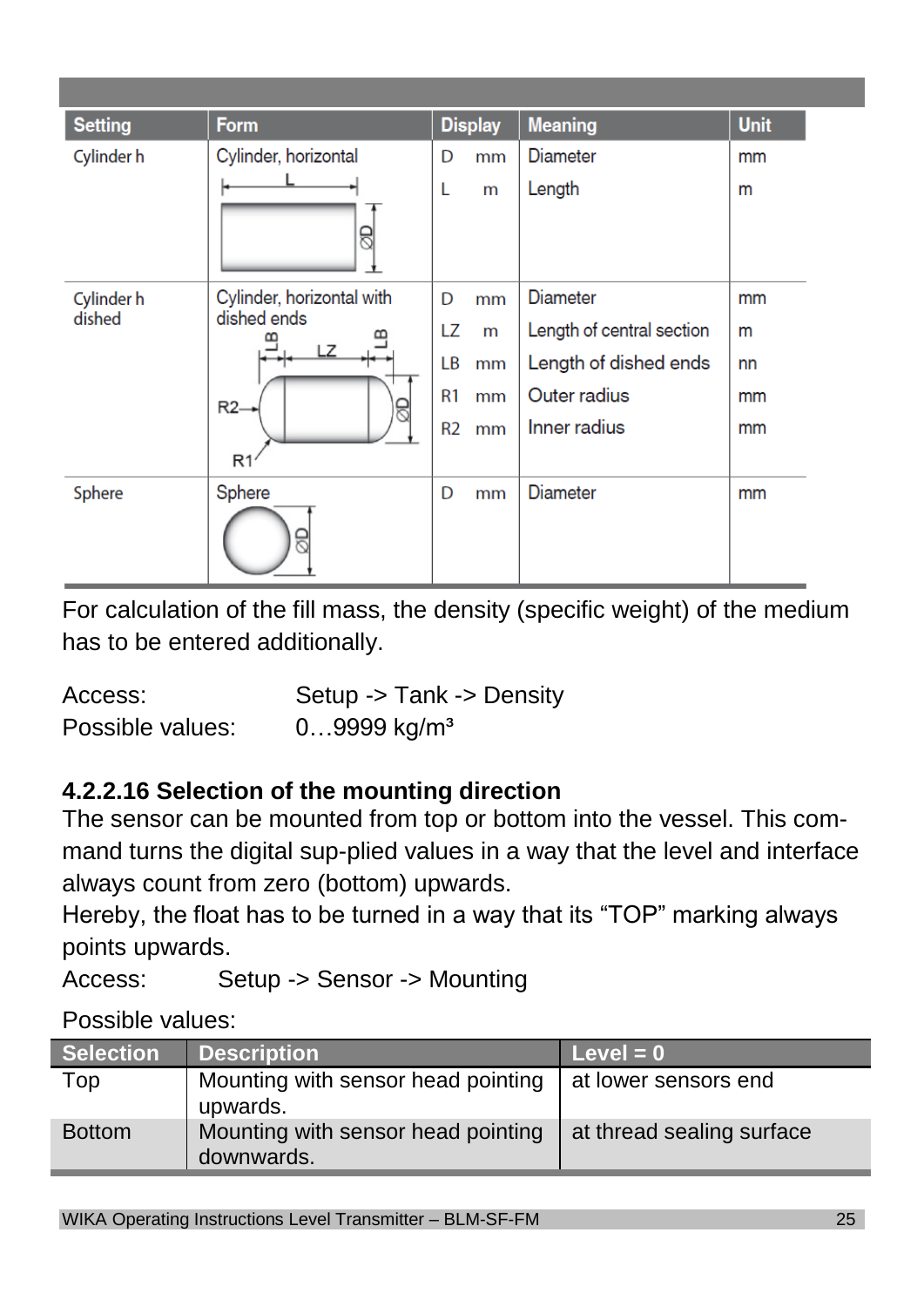# **4.2.2.17 Selection of the used magnet type**

The sensor functions with several float magnet types. For correct function, the type of the used magnet type has to be entered into the sensor. Due to the fact that a wrong magnet type affects measurement seriously, the customer should take extreme care when using this function. The setting is not affected by a reset to factory defaults.

## Access: Setup -> Sensor -> Magnet Possible settings:

| <b>Setting</b>                | Possible magnets                        | magnetisation         | sensor position                                   |
|-------------------------------|-----------------------------------------|-----------------------|---------------------------------------------------|
| $-N \rightarrow$              | Bar magnet<br>Tri-pole (with pole disc) | radial, N<br>outwards | in direction of the pole,<br>max. 25 mm from pole |
| $-S \rightarrow$              | Bar magnet<br>Tri-pole (with pole disc) | radial, S outwards    | in direction of the pole,<br>max. 25 mm from pole |
| $\uparrow$ S-N-S $\downarrow$ | Tri-pole (with pole disc<br>$***$ )     | radial, N in middle   | in direction of the pole,<br>max. 25 mm from pole |
| $\uparrow$ N-S-N $\downarrow$ | Tri-pole (with pole disc<br>$***$       | radial, S in middle   | in direction of the pole,<br>max. 25 mm from pole |

\*) standard value

\*\*) suitable for weak magnetic fields. The sensor will work without temperature compensation.

# **4.2.2.18 Display of the serial number**

The serial number can be displayed for informative reasons, if it is not readable from the outside.

Access: Setup -> Sensor -> Info -> Serial

# **4.2.2.19 Display of the maximum temperature**

The maximum electronics temperature is recorded and can be displayed for informative reasons.

Access: Setup -> Sensor -> Info -> TM  $°C$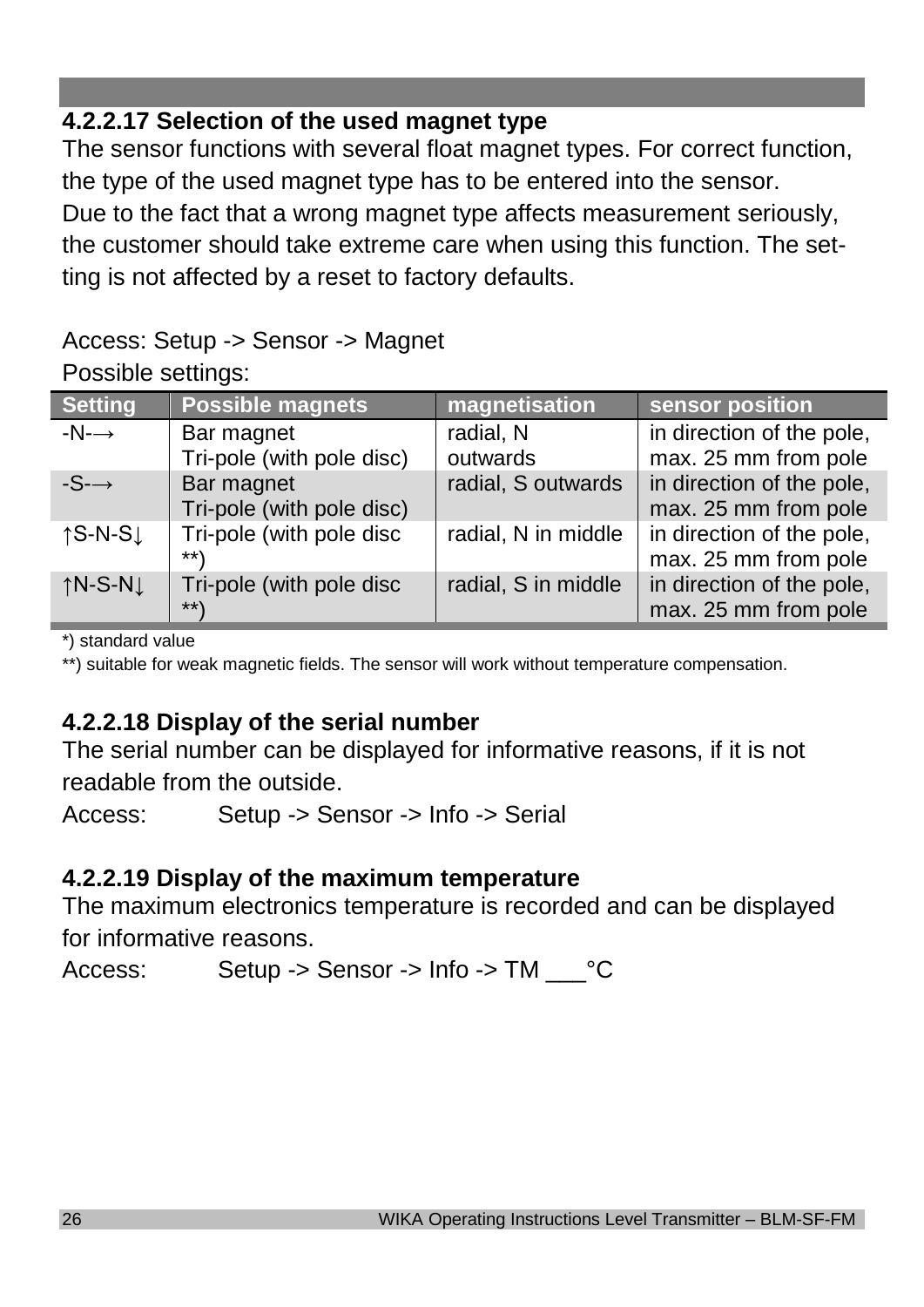# **4.2.2.20 Setting of the display mode**

The display's value can be set for the normal operation.

Access: Setup -> Display -> Mode

Possible settings are:

| <b>Setting</b> | <b>Description</b>                                                                                                                                                                                                                                                                                                                                                                                                                                                               |
|----------------|----------------------------------------------------------------------------------------------------------------------------------------------------------------------------------------------------------------------------------------------------------------------------------------------------------------------------------------------------------------------------------------------------------------------------------------------------------------------------------|
| iToggle *)     | Toggles every 3 seconds between Level, Interface, Temp PCB,<br>SNR, Percent PV, Current, absolute Filling volume, percentage<br>Filling volume and filling mass. If a measurement value is changing<br>currently, it will be shown automatically.<br>Access: Display -> Modus -> iToggle<br>Remark: If the level or interface changes more than one digit, it will<br>be displayed automatically until it settles. Afterwards, the<br>values will be displayed again cyclically. |
| Value          | Displays constantly a selectable measurement value.<br>Access: Display -> Mode -> Value<br>The possible channels are shown in the table below. The unit of the<br>measurement value and the number of displayed digits varies acc.<br>to the selected unit.                                                                                                                                                                                                                      |
| Bar graph      | Displays PV (primary value) as a bar graph.                                                                                                                                                                                                                                                                                                                                                                                                                                      |
|                | Access: Display -> Mode -> Bar graph                                                                                                                                                                                                                                                                                                                                                                                                                                             |

\*) standard value.

| <b>Value</b> | <b>Display</b>   | <b>Description</b>                                                                   |
|--------------|------------------|--------------------------------------------------------------------------------------|
| Level        | mm               | Product level in mm, 5 digits                                                        |
| Interface    | mm               | Interface level in mm, 5 digits                                                      |
| Temp PCB     | $Tc_{\pm}$ °C    | Temperature of the electronics in °C, 4 digits                                       |
| <b>SNR</b>   | SN . dB          | Signal-to-Noise-Ratio in dB, one decimal point.                                      |
|              |                  | $SNR_{dB} = 20 \cdot \ln \left( \frac{U(Signal)}{U(Noise)} \right)$                  |
|              |                  | If the SNR approaches 0, no measurement is pos-                                      |
|              |                  | sible anymore. In this case, please return the sen-<br>sor back to the manufacturer. |
| $PV$ %       | PV . %           | Percent PV-Range                                                                     |
| Current      | . mA             | Current of the analogue output in mA, 3 decimal<br>digits                            |
| Vol abs      | $\rm{m}^3$<br>V. | Absolute filling volume in m <sup>3</sup> , 2 decimal digits (*)                     |
| Vol $%$      | V. %             | Relative filling volume in m <sup>3</sup> , 2 decimal digits (*)                     |
| Mass         | .kg<br>m         | Filling mass in kg, 5 digits (*)                                                     |

(\*) Only available, when tank shape has been selected.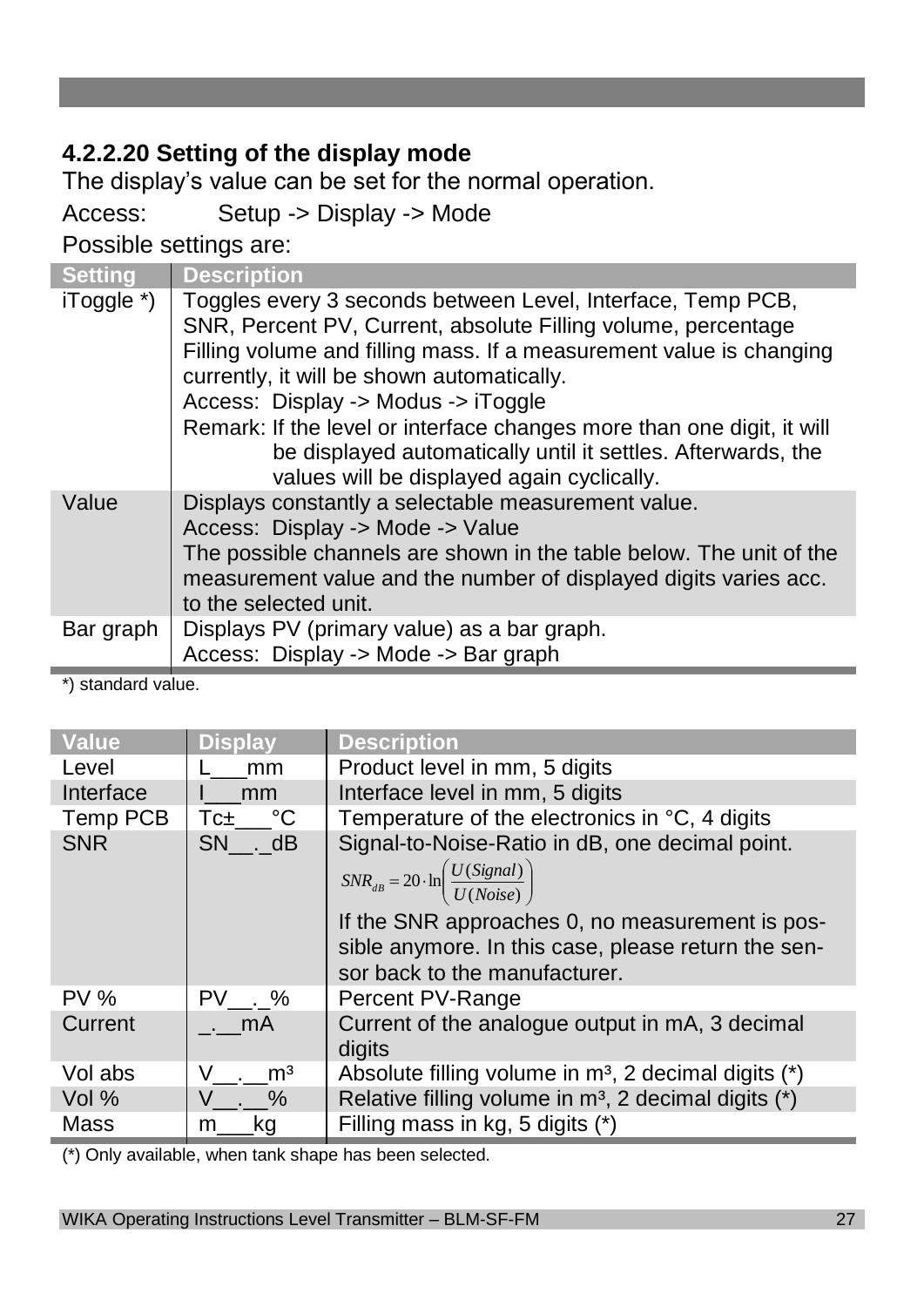# **4.2.2.21 Setting of the display language**

The language of the sensor can be set to accommodate local operating personnel.

Access: Setup -> Display -> Language Possible Settings: German, English

# **4.2.2.22 Setting of the display contrast**

The display is temperature compensated over the whole temperature range of the transmitter. To enhance readability under difficult lightings, the contrast can be adjusted.

| Access:          | Setup -> Display -> Contrast |
|------------------|------------------------------|
| Possible values: | 7…30                         |
| Default value:   | 24                           |

# **4.2.2.23 Reset transmitter to factory default**

All user defined settings can be reset to factory defaults.

Affected settings: 4-20 mA, HART, display, tank Access: Setup -> Factory defaults -> (acknowledge safety query)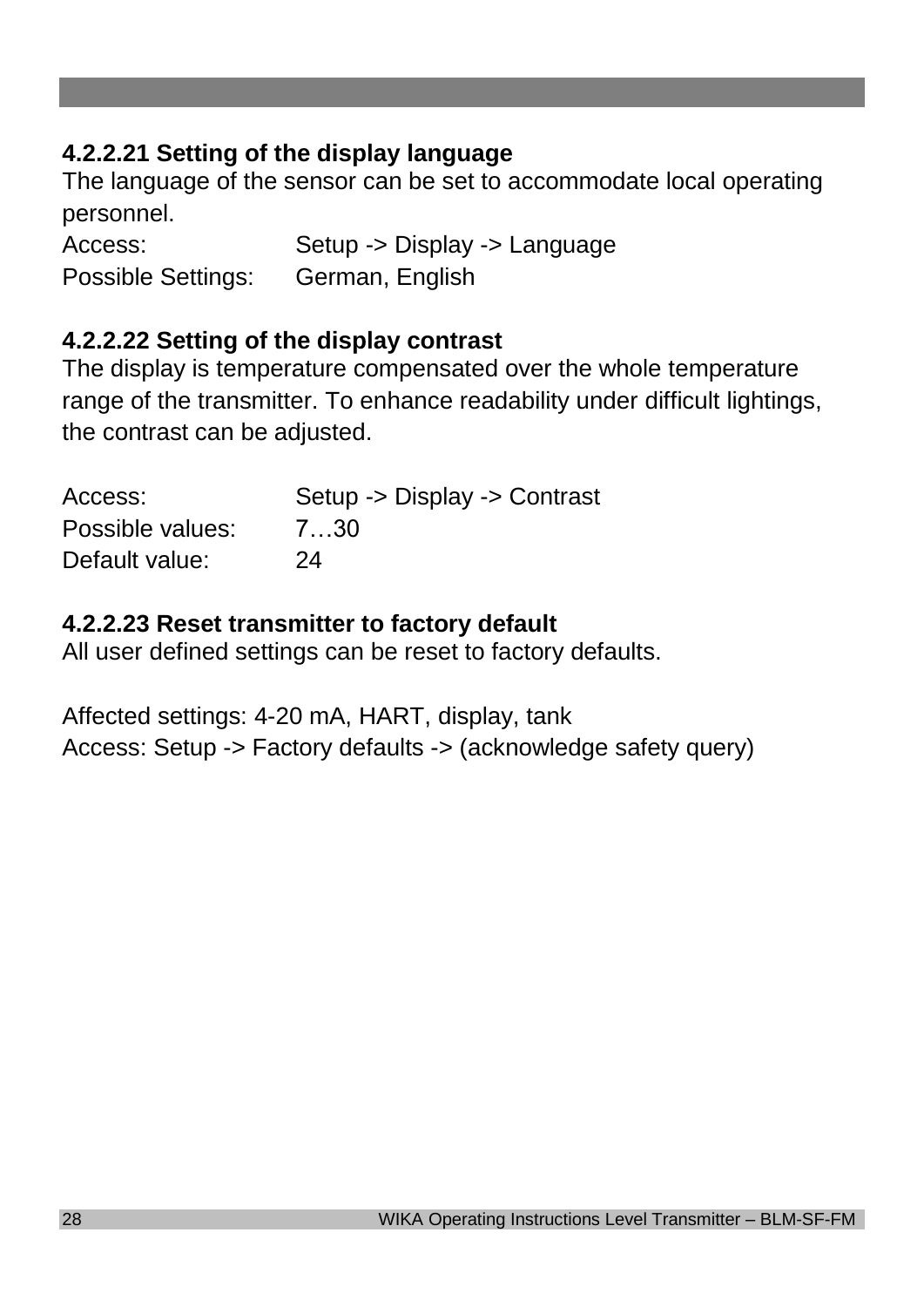# **5. Analog output**

The transmitter incorporates an analogue 4-20 mA output. The primary value (PV, see chap. 4.2.2.11) is transformed to the 4-20 mA range. The offset is at 4 mA, the span at 20 mA.

The transmitter over steers the current limits according to NAMUR NE 43, i.e. the minimum current is 3.8 mA and the maximum current is 20.5 mA.

In the case of error (e.g. defective electronics), the current will be set to >21 mA or <3.6 mA (selectable). If "hold last value" has been set in the 4-20 mA-menu, the last good current is kept.



# **Attention:**

In multidrop-mode (available in the "HART"-menu), the transmitter output will be fixed at 4 mA. Transmission of the measured values is available over the HART®-protocol only.

The setting of the analogue output is possible, as described in chap. 4.2.2.

Furthermore, a transfer function (see 4.2.4.3) can be used to select a nonlinear response of the analogue output. This can be used e.g. to drive a valve directly with the analogue output.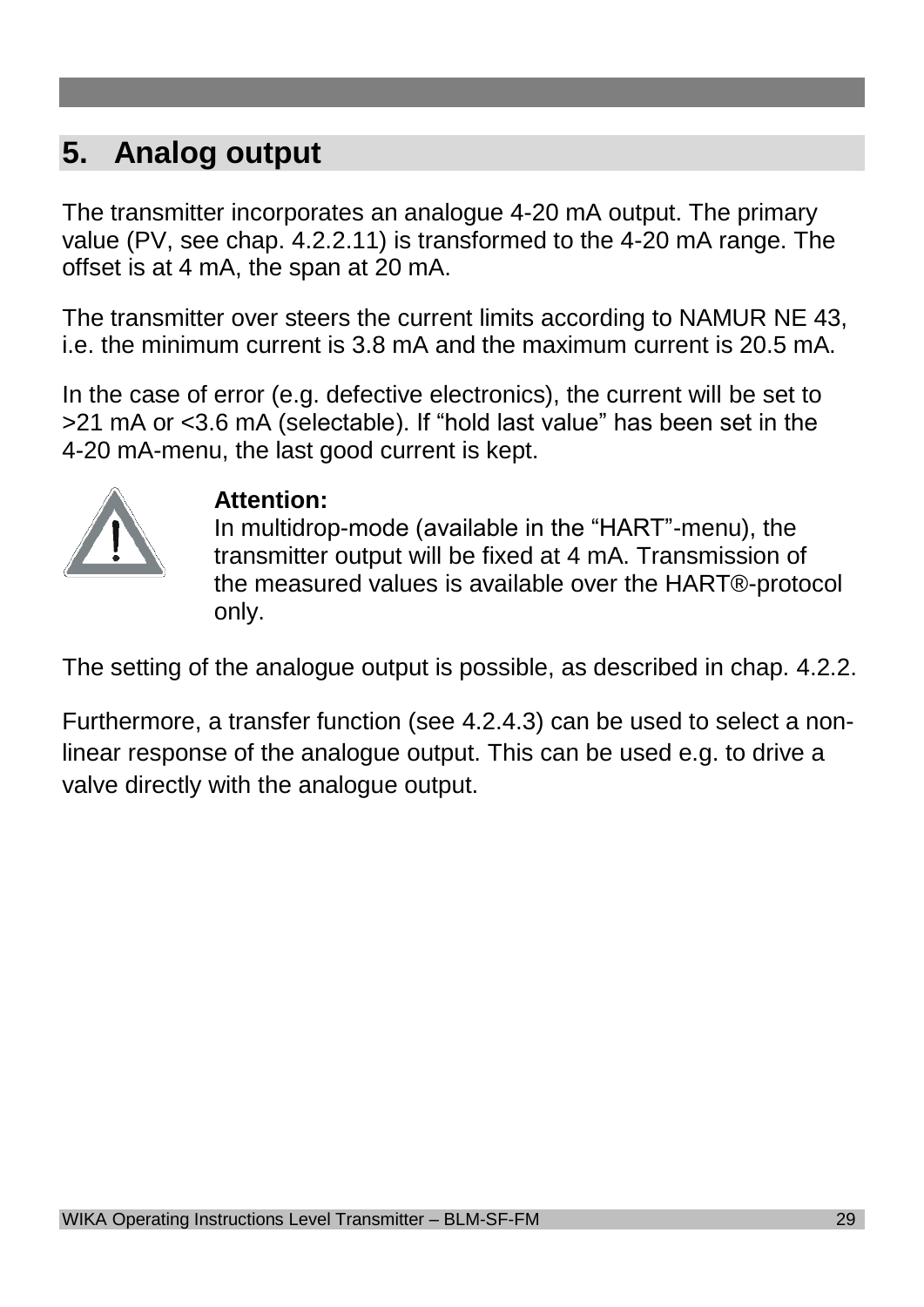# **6. Version History**

The delivered device versions and applicable revisions of the manual for the device and the monitoring and operating system (MOS) are listed in the following table. In any case, the operation of the device and the available HART commands are upwards compatible.

| <b>Device</b>  |                 | <b>From date</b> | <b>MOS</b> | <b>Comments</b>                                                                                |
|----------------|-----------------|------------------|------------|------------------------------------------------------------------------------------------------|
| <b>HW</b>      | <b>Firmware</b> |                  |            |                                                                                                |
| 0              | 8.00            | 16.02.2007       | Rev. 0     |                                                                                                |
| $\mathbf{1}$   | 8.10            | 07.07.2008       | Rev. 1-2   | New HART commands 41, 48                                                                       |
| $\overline{2}$ | 8.20            | 26.11.2008       | Rev. 3-4   | New HART commands 34, 42<br>damping selectable in display                                      |
| $\overline{2}$ | 8.30            | 20.03.2009       | Rev. 5-6   | New HART commands 80, 81, 82,<br>83<br>Units and current simulation se-<br>lectable in display |
| 2              | 8.31            | 12.08.2009       | Rev. 7     | Alarm current of 3.6 mA se-<br>lectable, SIL2                                                  |
| $\mathcal{P}$  | 8.32            | 01.03.2010       | Rev. 8-10  | New HART commands 128, 129,<br>130, 131<br>Mounting direction and magnet<br>type selectable    |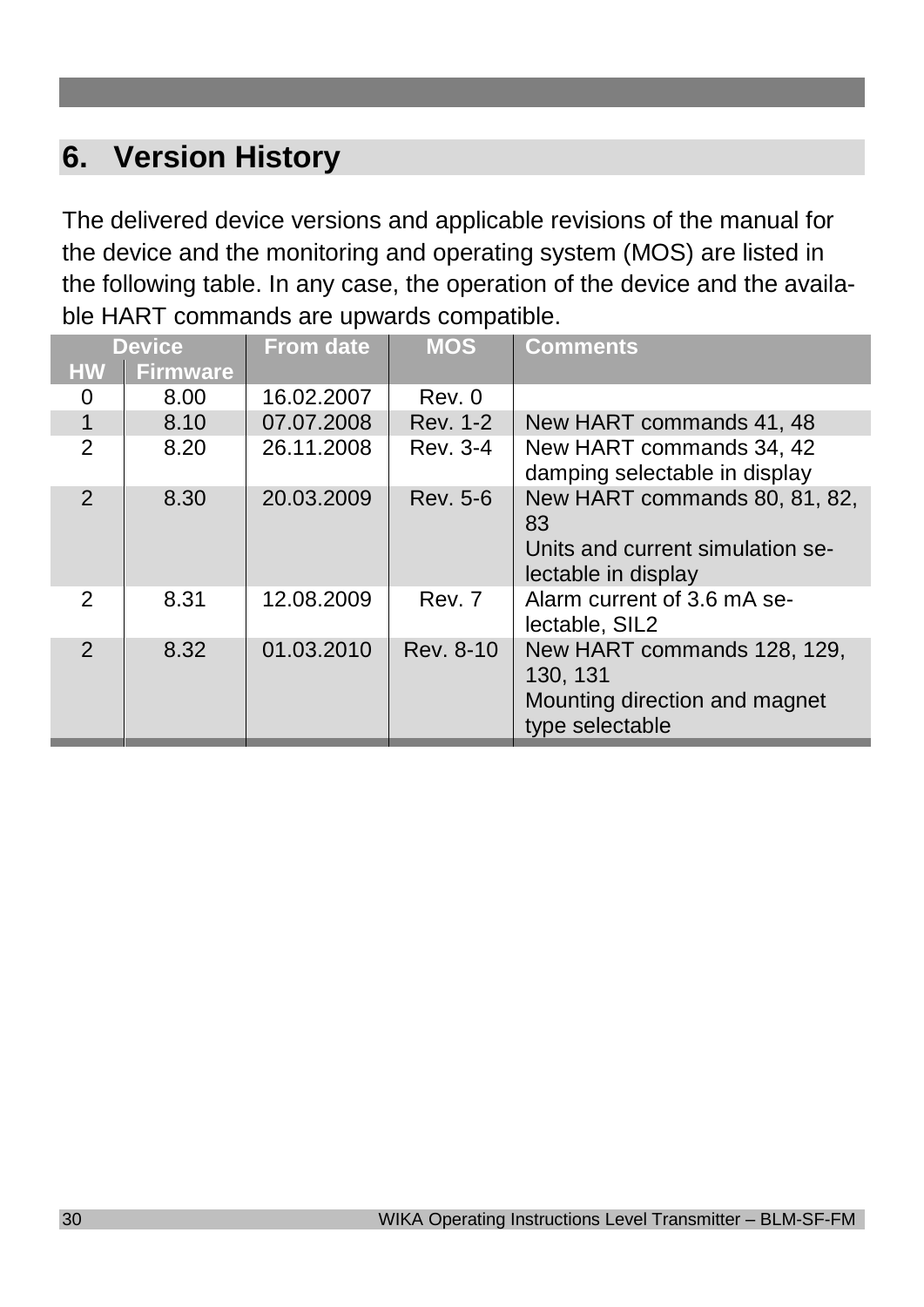| <b>Faults</b><br>7.                       |                                                      |                                                                         |
|-------------------------------------------|------------------------------------------------------|-------------------------------------------------------------------------|
| <b>Failure</b>                            | <b>Causes</b>                                        | <b>Measures</b>                                                         |
| No function                               | Power supply not connect-<br>ed.                     | Check power supply.                                                     |
|                                           | Screw terminals loose.                               | Tighten screw terminals.                                                |
| Output does not<br>reach 4 mA or 20<br>mA | Offset and/or Span not<br>properly set.              | Correct offset and span.                                                |
|                                           | Supply voltage insufficient.                         | Check supply voltage.                                                   |
| Output does respond<br>to level changes.  | Float not in measurement<br>range.                   | Check float stops.                                                      |
|                                           | Density of medium too low.                           | Check float's density.                                                  |
|                                           | Disturbing magnetic field in<br>range of sensor.     | Remove magnetized mate-<br>rials or magnets in the sen-<br>sor's range. |
|                                           | Current simulation or multi-<br>drop-mode is active. | Deactivate current simula-<br>tion or multidrop-mode.                   |
|                                           | Wrong magnet type select-<br>ed.                     | Enter correct magnet type.                                              |
|                                           | Wrong mounting direction<br>selected.                | Enter correct mounting<br>direction.                                    |
|                                           | Sensor defective.                                    | Contact service.                                                        |
| Output < 4 mA or ><br>20 mA               | Float out of measurement<br>range.                   | Set up range correctly and<br>check float stops.                        |
| Output $<$ 3.8 mA or $>$<br>20.5 mA       | Float defective.                                     | Check float.                                                            |
|                                           | Wrong magnet type select-<br>ed.                     | Enter correct magnet type.                                              |
|                                           | Wrong mounting direction<br>selected.                | Enter correct mounting<br>direction.                                    |
|                                           | <b>Transmitter electronics</b><br>defective.         | Contact service.                                                        |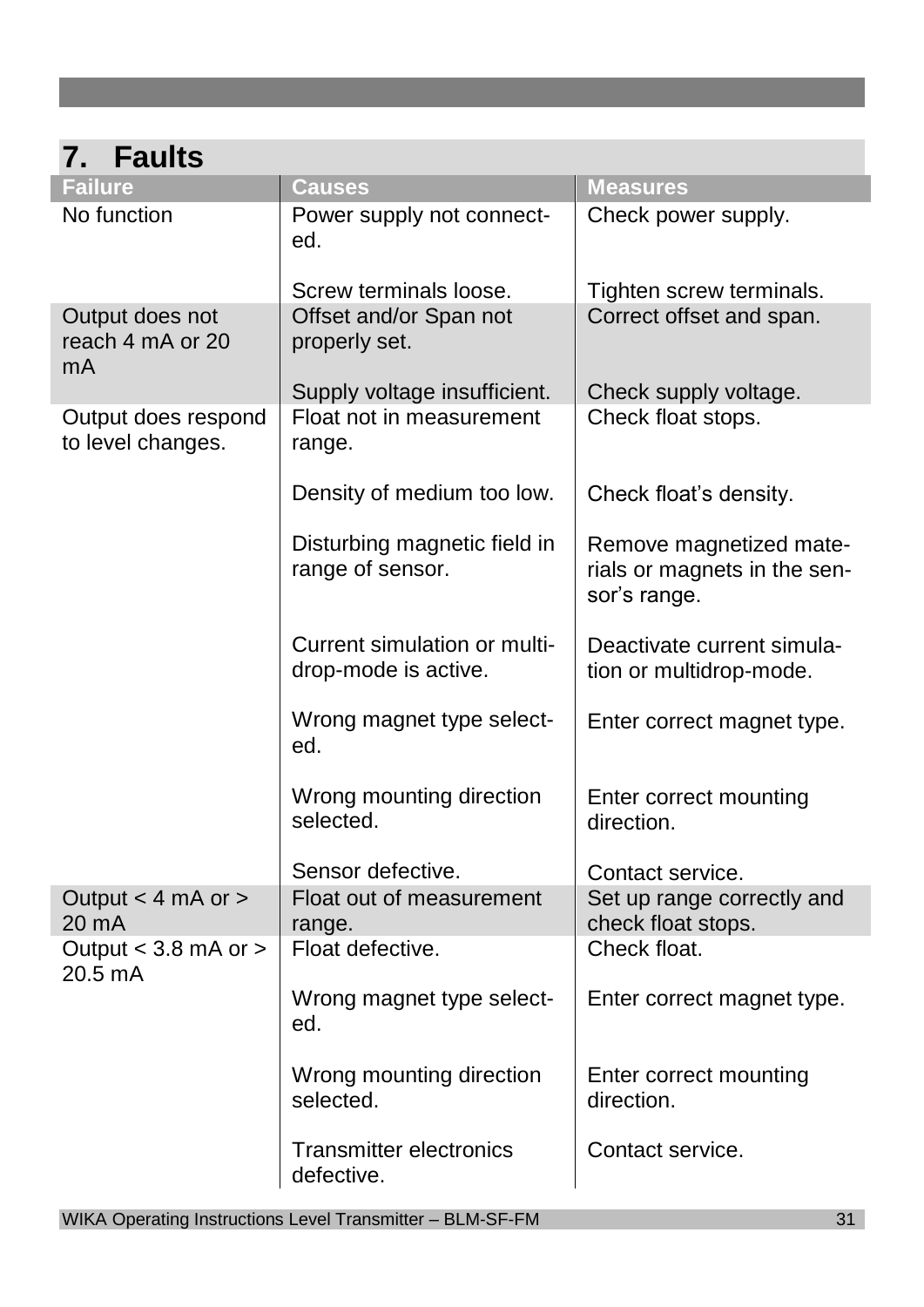| Display "Release<br>buttons!"             | Buttons pressed/blocked.                                         | Release buttons/remove<br>blockade. |
|-------------------------------------------|------------------------------------------------------------------|-------------------------------------|
|                                           | Buttons defective.                                               | Contact service.                    |
| Display "RAM fail-<br>ure!"               | Volatile memory defective.                                       | Contact service.                    |
| Display "HART-<br><b>Modem failure!</b> " | HART <sup>®</sup> -Modem defective.                              | Contact service.                    |
| Display "DAC fail-<br>ure!"               | Digital-to-Analogue-<br>Converter for loop control<br>defective. | Contact service.                    |
| Display "Sensor not<br>calibrated!"       | Non-volatile memory defec-<br>tive.                              | Contact service.                    |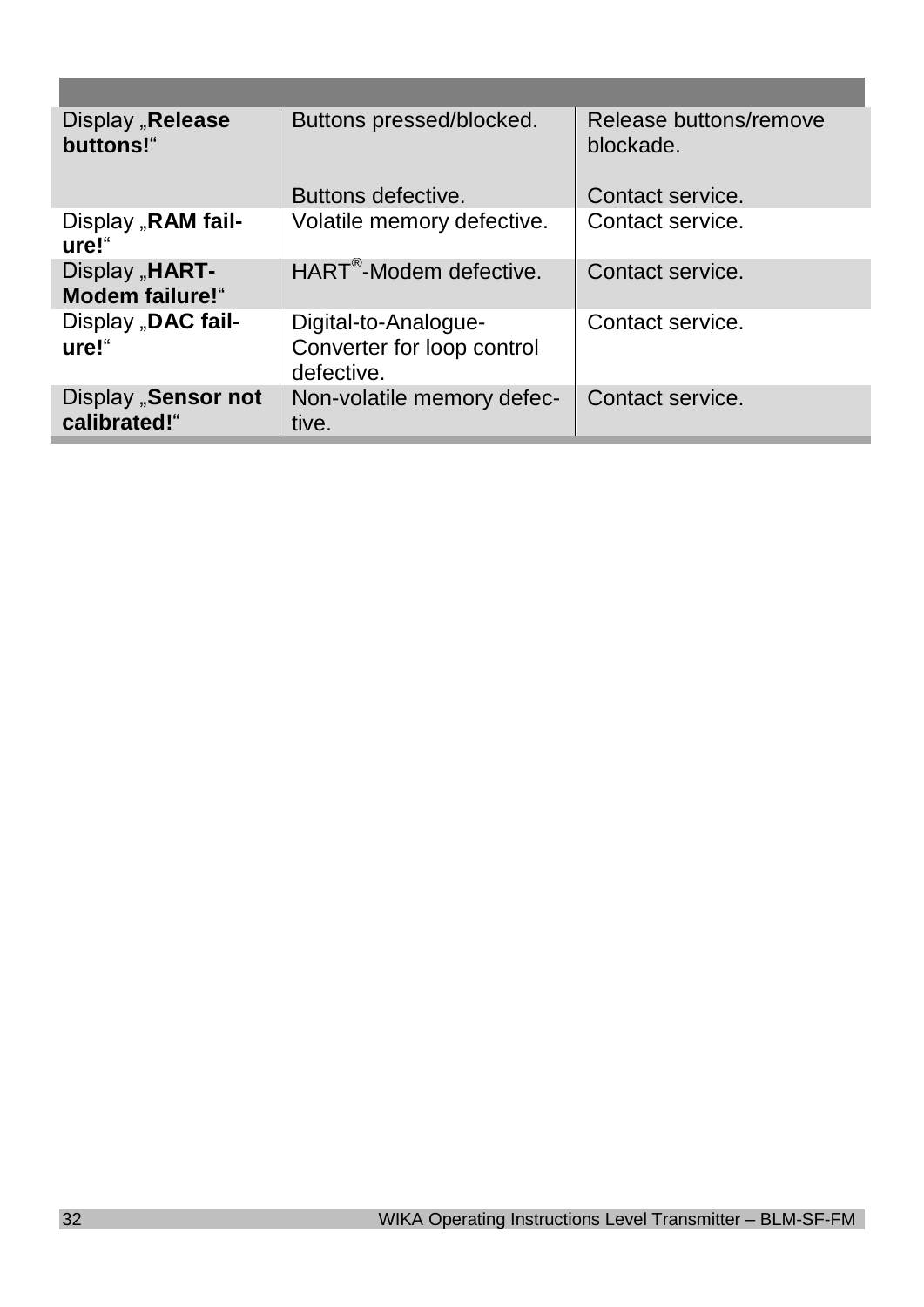# **8. Service and repair**

Under normal conditions, the sensor has not to be serviced. If there is thorough pollution in the application, one should create service instructions.

If the sensor is defective, return it back to repair to the manufacturer.

- Attention! Send in original packing.
- **Attention!** Please supply a filled out copy of the attached Return-to-Manufacturer form for return, otherwise the repair can't be processed.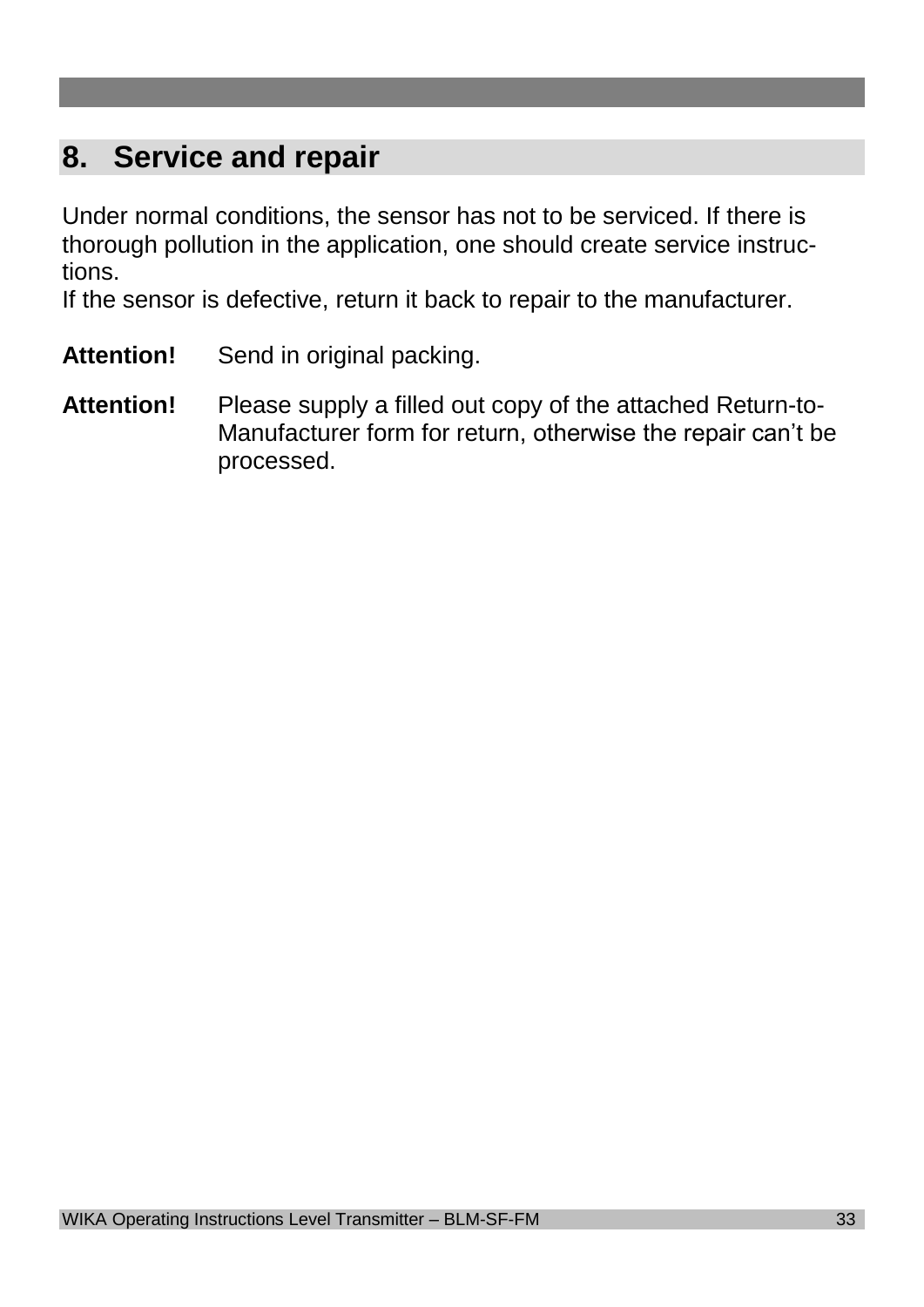# **9. Liability**

The operator is responsible for qualified and proper usage of this sensor. The manufacturer is responsible for the proper construction. Improper mounting and usage of devices can lead to loss of guarantee.

For usage in hazardous areas, special terms and regulations apply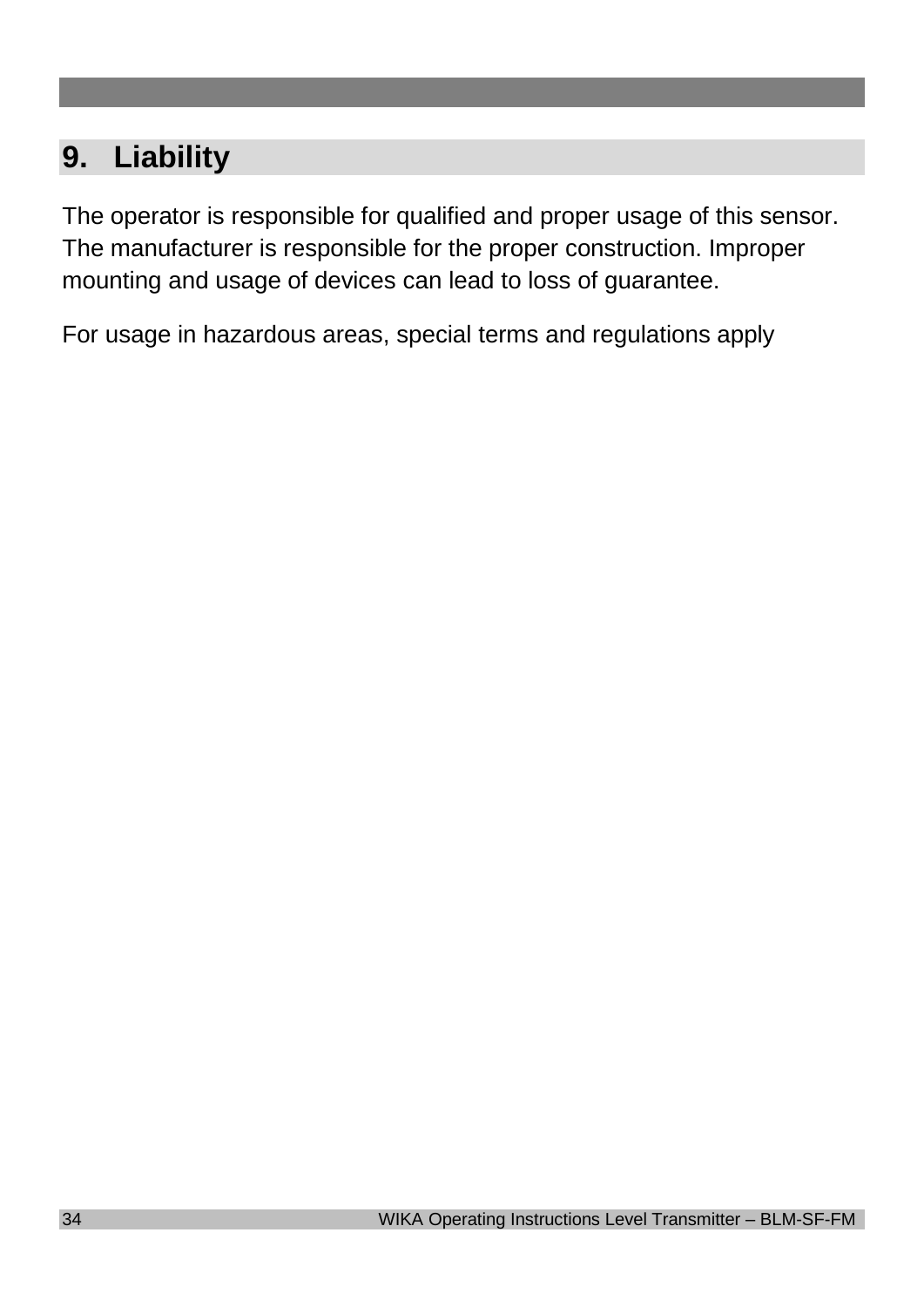# **10. Dismounting, return and disposal**



### **WARNING! Bodily injuries, property and environmental damages due to measuring material residues**

Measuring material residues in a disassembled unit can result in risks to persons, the environment and equipment.

- Wear the necessary protective equipment
- **Flush and clean the disassembled unit in order to pro**tect persons and the environment from risks posed by adhering measuring material residues.

# **8.1 Disassembly**

Only disassemble the measuring unit when it has been disconnected from voltage!

# **8.2 Return shipment**

Use the original packaging or suitable transport packing for the return shipment of the unit.

Instructions for return shipment can be found in the "Service" section on our local website.

# **8.3 Disposal**

Incorrect disposal can result in risks to the environment.

Dispose of unit components and packaging materials in an environmentally compatible manner in accordance with the country-specific waste management and disposal regulations.